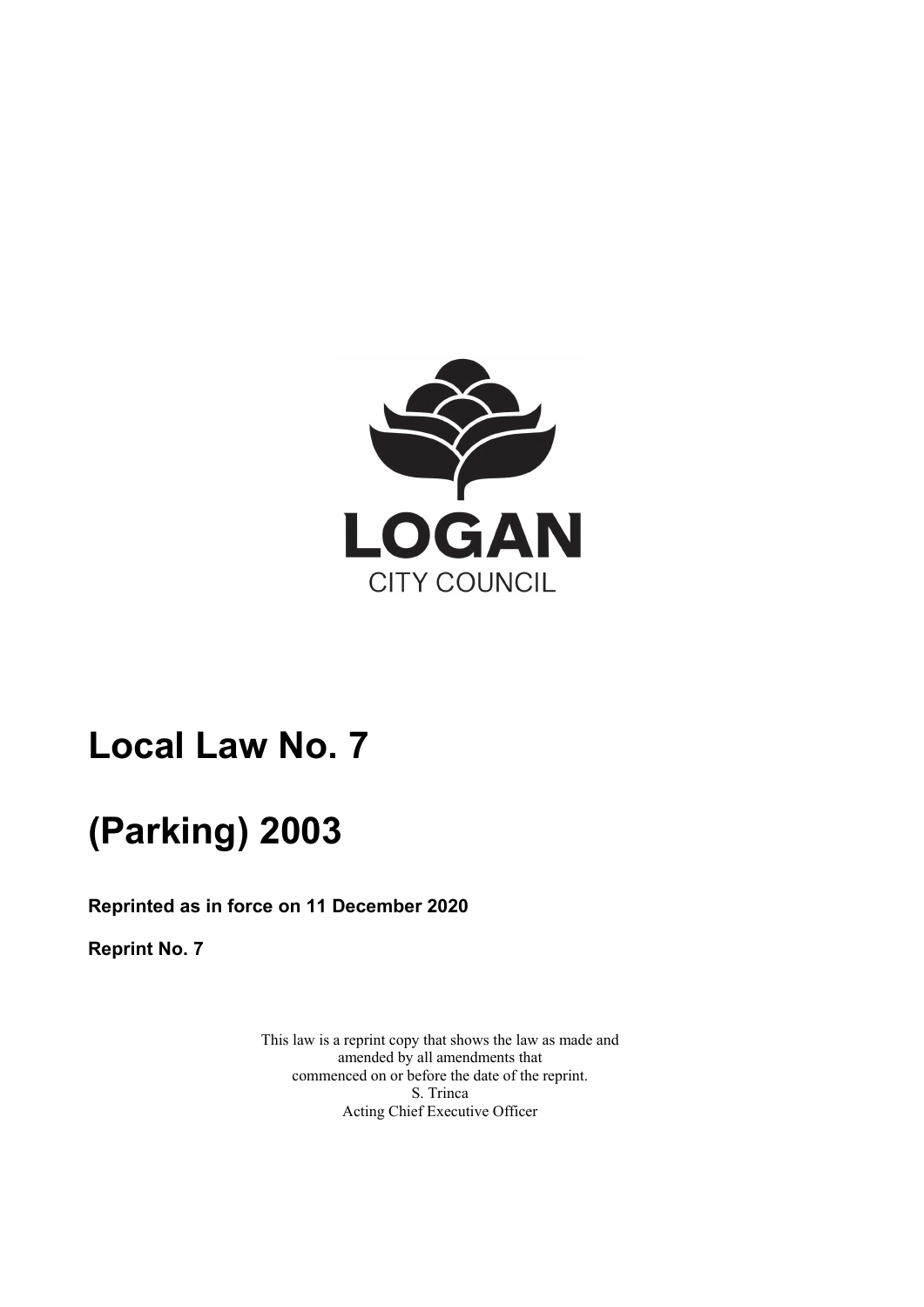

## **Local Law No. 7** (Parking) 2003

## Contents

## Page

| Part 1 |                |                   |                                                                          |  |
|--------|----------------|-------------------|--------------------------------------------------------------------------|--|
|        | 1              |                   |                                                                          |  |
|        | $\overline{2}$ |                   |                                                                          |  |
|        | 3              |                   |                                                                          |  |
|        | 4              |                   |                                                                          |  |
| Part 2 |                |                   |                                                                          |  |
|        |                | <b>Division 1</b> |                                                                          |  |
|        | 5              |                   |                                                                          |  |
|        | 6              |                   |                                                                          |  |
|        | 7              |                   |                                                                          |  |
|        | 8              |                   |                                                                          |  |
|        |                | <b>Division 2</b> |                                                                          |  |
|        | 9              |                   |                                                                          |  |
|        | 10             |                   |                                                                          |  |
|        | 11             |                   | Regulation of parking on roads or in off-street regulated parking areas6 |  |
|        | 12             |                   |                                                                          |  |
|        |                | <b>Division 3</b> |                                                                          |  |
|        | 13             |                   |                                                                          |  |
|        | 14             |                   |                                                                          |  |
|        |                | <b>Division 4</b> |                                                                          |  |
|        | 15             |                   |                                                                          |  |
|        | 16             |                   |                                                                          |  |
|        |                | <b>Division 5</b> |                                                                          |  |
|        | 17             |                   |                                                                          |  |
|        | 18             |                   |                                                                          |  |
|        | 19             |                   |                                                                          |  |
|        | 20             |                   |                                                                          |  |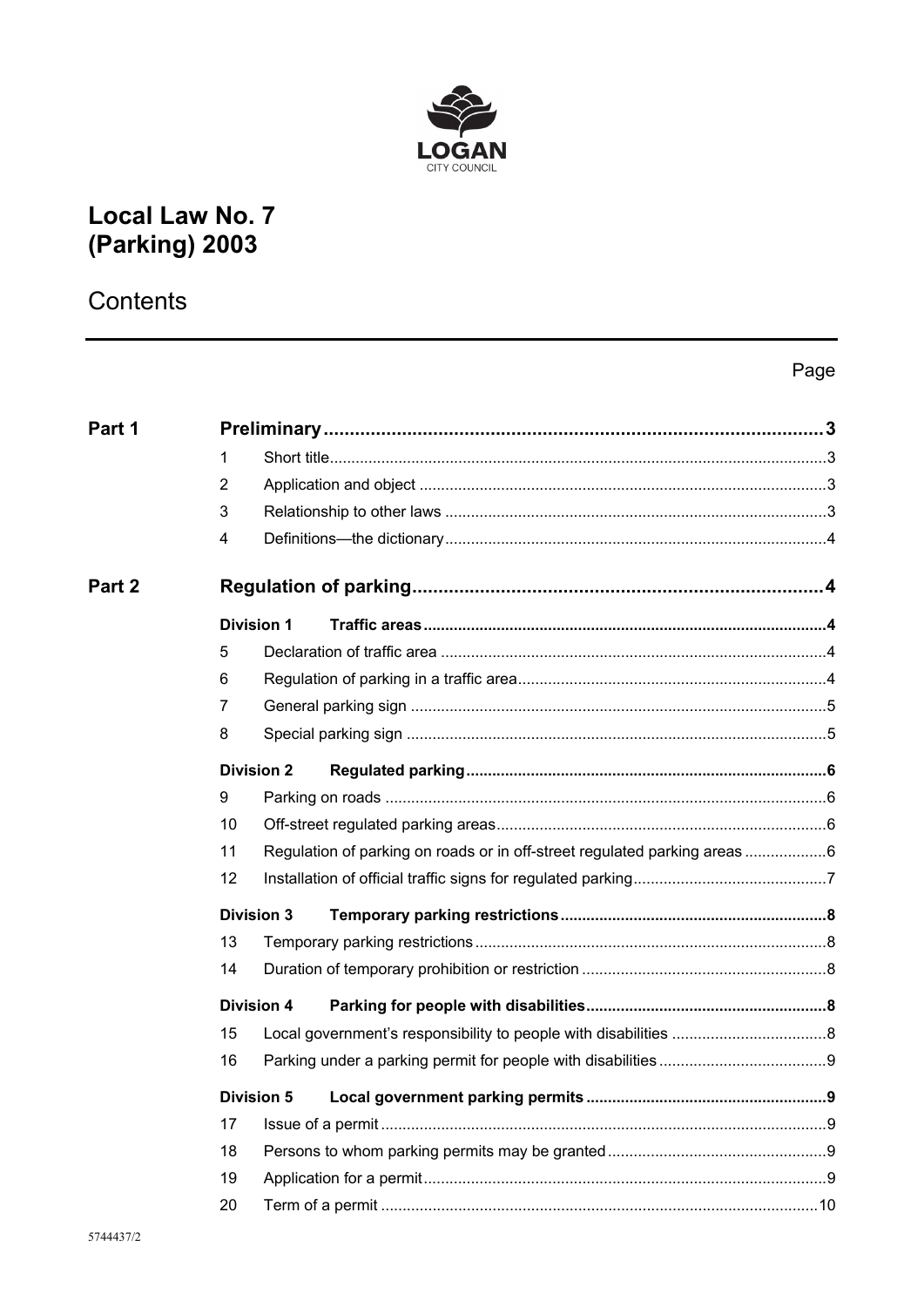| <b>Endnotes</b>   |    |                                                                              | 28 |
|-------------------|----|------------------------------------------------------------------------------|----|
| <b>Schedule 2</b> |    |                                                                              |    |
| <b>Schedule 1</b> |    |                                                                              | 21 |
|                   |    |                                                                              |    |
| Part 6            |    |                                                                              |    |
|                   |    |                                                                              |    |
|                   | 36 |                                                                              |    |
|                   | 35 |                                                                              |    |
|                   | 34 |                                                                              |    |
|                   | 33 |                                                                              |    |
|                   | 32 |                                                                              |    |
|                   | 31 | Executive officers must ensure the corporation complies with the local law16 |    |
| Part 5            |    |                                                                              |    |
|                   | 30 |                                                                              |    |
|                   | 29 |                                                                              |    |
|                   | 28 |                                                                              |    |
| Part 4            |    |                                                                              |    |
|                   | 27 | Restrictions on heavy vehicle parking on a road or in a public place13       |    |
| Part 3            |    |                                                                              |    |
|                   | 26 |                                                                              |    |
|                   | 25 |                                                                              |    |
|                   |    | <b>Division 6</b>                                                            |    |
|                   | 24 |                                                                              |    |
|                   | 23 |                                                                              |    |
|                   | 22 |                                                                              |    |
|                   | 21 |                                                                              |    |
|                   |    |                                                                              |    |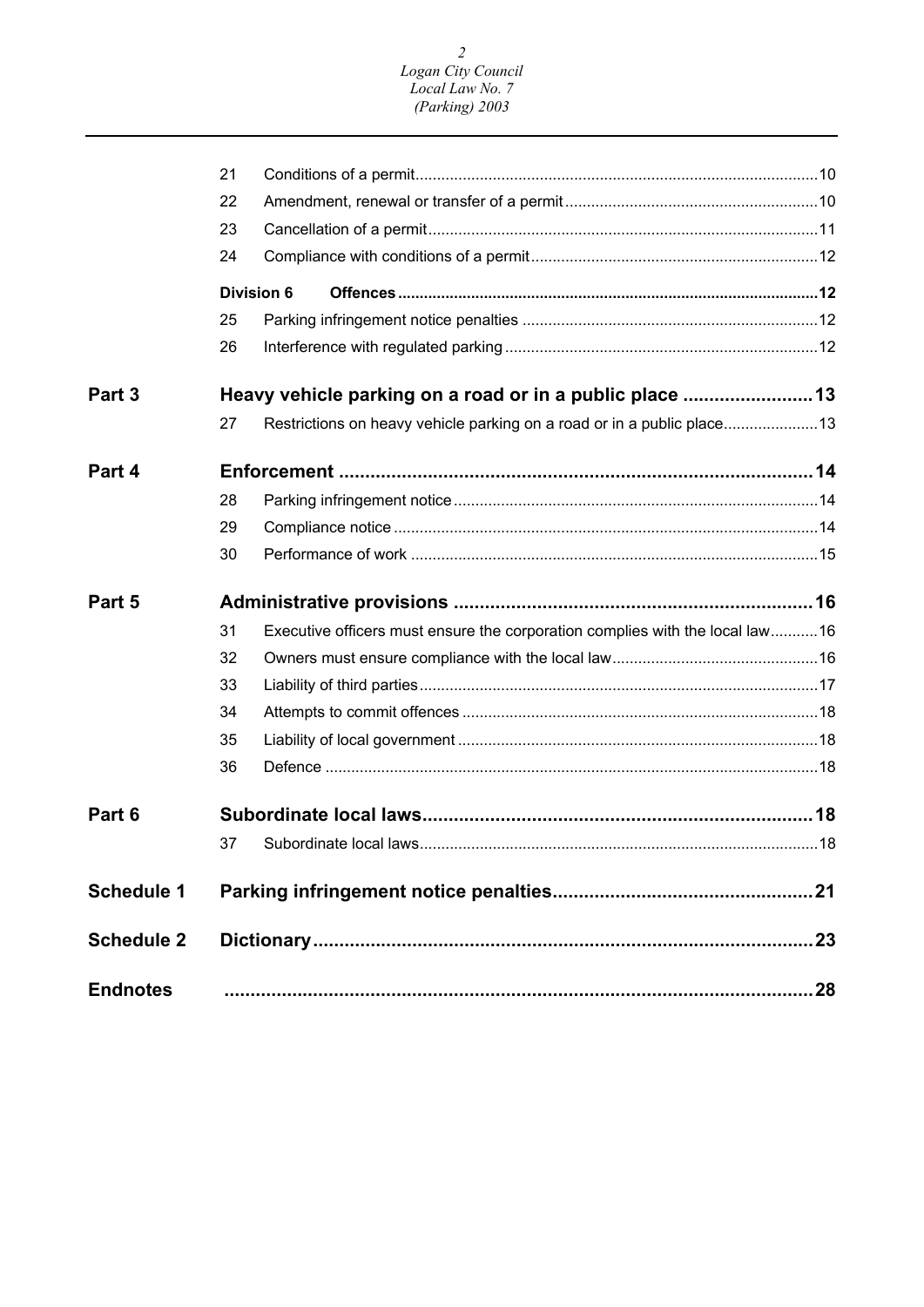## <span id="page-3-0"></span>**Part 1** Preliminary

#### **1 Short title**

This local law may be cited as *Local Law No. 7 (Parking) 2003*.

#### **2 Application and object**

- (1) This local law and any subordinate local law made under this local law apply to the whole of the Logan City Council local government area.
- (2) The object of this local law is to provide for regulated parking in traffic areas, on roads and in off-street regulated parking areas in the local government area through—
	- (a) establishing and regulating parking in traffic areas, on roads and in offstreet regulated parking areas; and
	- (b) fixing parking fees and regulating paid parking; and
	- (c) meeting the parking needs of people with disabilities; and
	- (d) giving the local government power to issue parking permits<sup>1</sup>; and
	- (e) imposing temporary parking prohibitions and restrictions; and
	- (f) the regulation of heavy vehicle parking on roads and in public places in the local government area; and
	- (g) specifying for the purposes of a parking infringement notice, penalties for certain offences under State laws in respect of traffic management in the local government area.

#### **3 Relationship to other laws**

 $\overline{a}$ 

This local law is made pursuant to—

(a) the *Transport Operations (Road Use Management) Act 1995* in the case of regulation of parking; and

<sup>&</sup>lt;sup>1</sup> A parking permit issued by the local government under this local law is to be distinguished from a parking permit for people with disabilities (which is issued by Queensland Transport pursuant to section 111 (Parking permits for people with disabilities) of the *Transport Operations (Road Use Management) Act 1995*).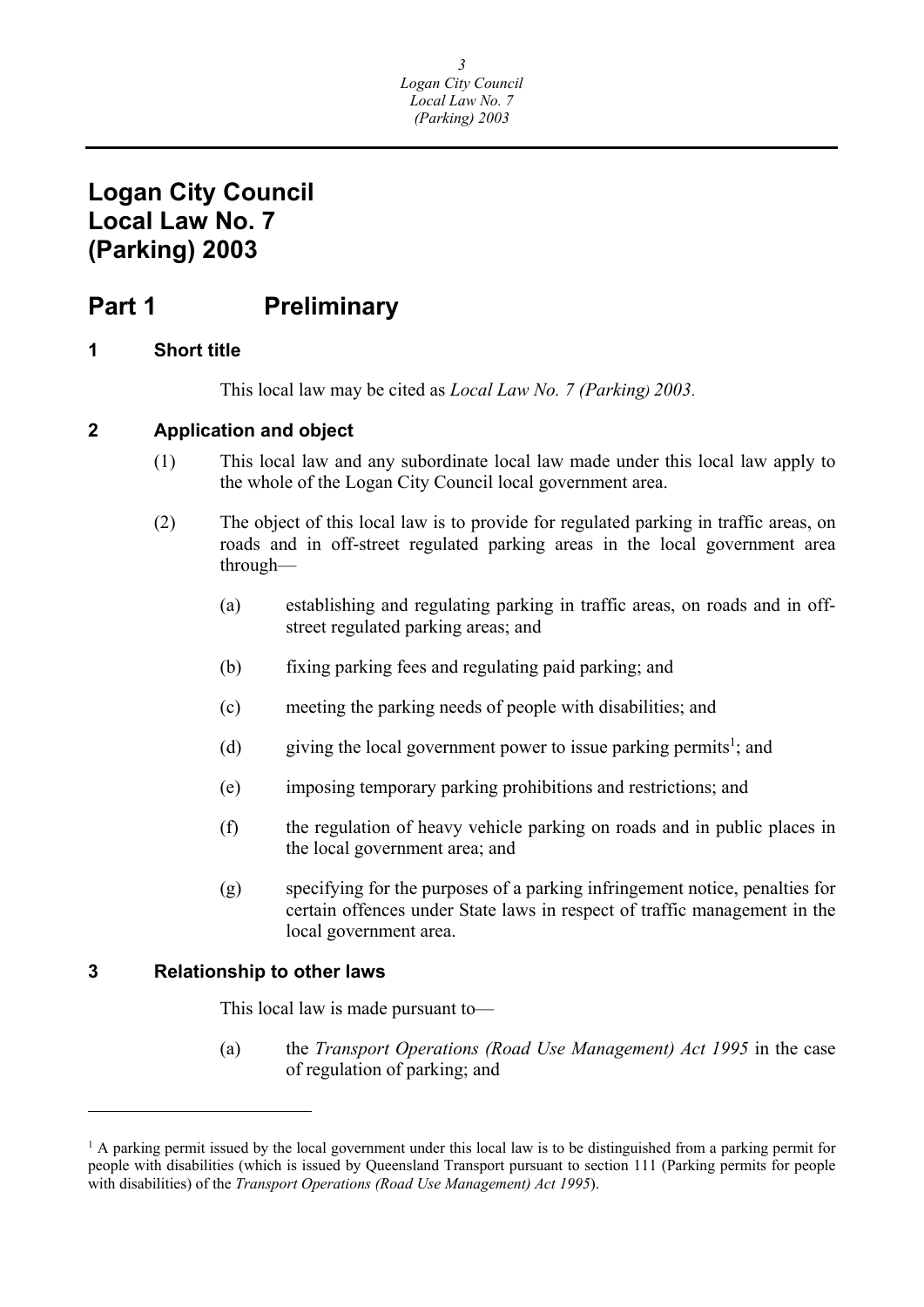(b) the *Local Government Act 2009* in the case of heavy vehicle parking on a road or in a public place.

### <span id="page-4-0"></span>**4 Definitions—the dictionary**

The dictionary in Schedule 2 (Dictionary) defines particular words used in this local law.

## **Part 2 Regulation of parking**

### **Division 1 Traffic areas**<sup>2</sup>

#### **5 Declaration of traffic area**

- (1) The local government may, by a subordinate local law—
	- (a) declare the whole or a part of its local government area to be a traffic area; or
	- (b) change the boundaries of a traffic area; or
	- (c) revoke the declaration of a traffic area.
- (2) The boundaries of a traffic area must be defined in the subordinate local law.
- (3) Notwithstanding section 5(1) (Declaration of traffic area) of this local law, the local government cannot regulate parking on a State-controlled road without the written approval of the chief executive of the department which administers Chapter 6 (Road Transport Infrastructure) of the *Transport Infrastructure Act 1994*.

#### **6 Regulation of parking in a traffic area**

 $\overline{a}$ 

- (1) The local government may, by a subordinate local law—
	- (a) restrict the time for which a person may park in a traffic area to a maximum time specified in a subordinate local law; and
	- (b) specify the times when the restriction applies, or does not apply, to parking in the traffic area.
- (2) The local government may, by a subordinate local law—
	- (a) restrict parking in the traffic area to paid parking at a place where the local government has provided for paid parking; and

<sup>2</sup> See section 102 (Parking regulation involves installing official traffic signs) of the *Transport Operations (Road Use Management) Act 1995*.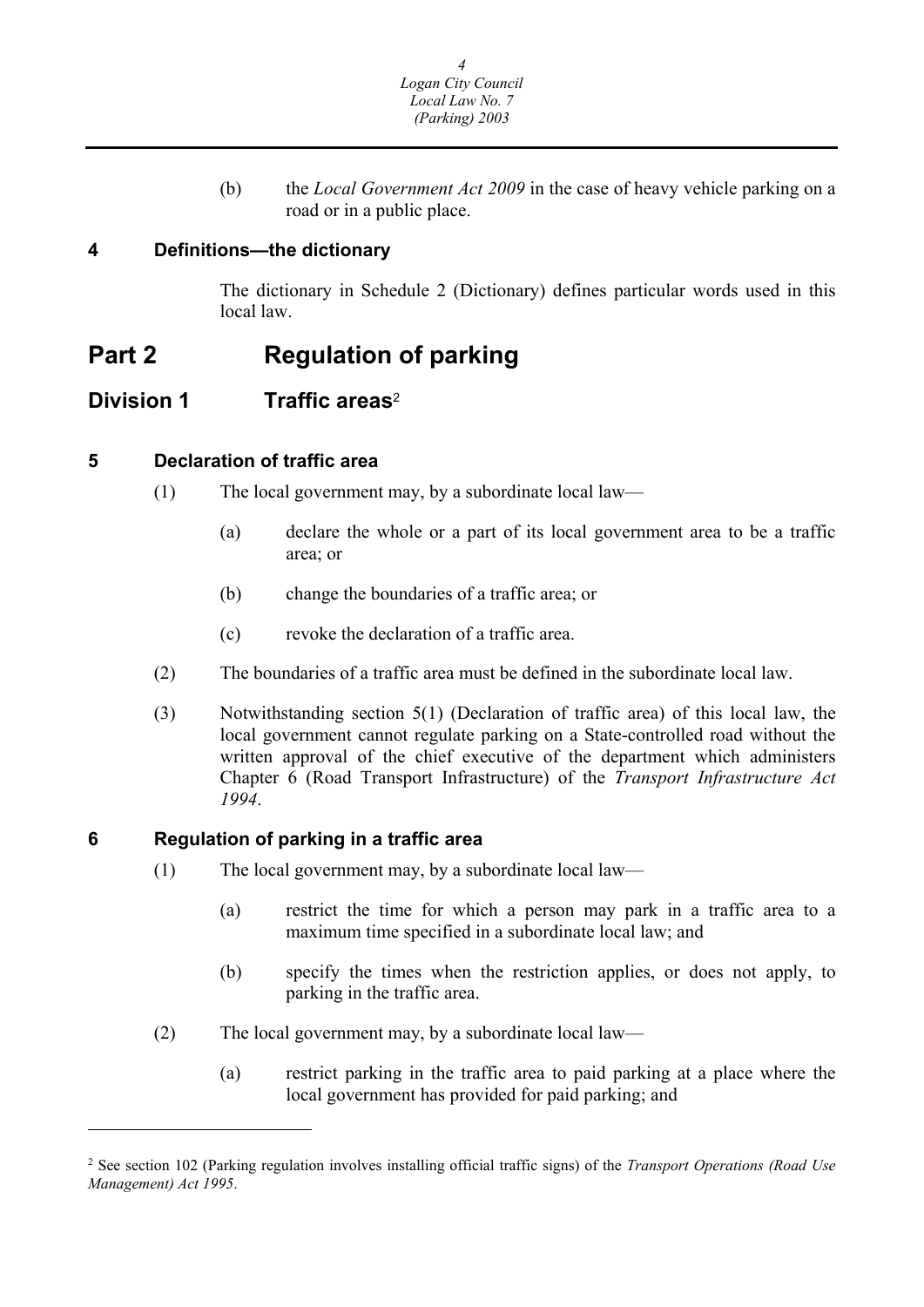- <span id="page-5-0"></span>(b) specify the times when the restriction applies, or does not apply, to parking in the traffic area.
- (3) The local government may, by a subordinate local law—
	- (a) prohibit parking in a traffic area; and
	- (b) specify the times when the prohibition applies, or does not apply, in the traffic area; and
	- (c) restrict parking in a traffic area in another way and specify the days and hours when the restriction applies.

 *Example of paragraph (c)—* 

A subordinate local law may restrict parking in designated parking spaces to the holder of a permit issued by the local government.

#### **7 General parking sign**

- (1) The local government must install a general parking sign on every road at the entry to a traffic area.<sup>3</sup>
- (2) A prohibition or restriction imposed on parking under subsection (1) takes effect on the installation of the relevant general parking sign indicating the prohibition or restriction.

#### **8 Special parking sign**

 $\overline{a}$ 

- (1) The local government may install a special parking sign within a particular part of a traffic area.<sup>4</sup>
- (2) A general parking sign applies subject to a special parking sign to parking in a part of a traffic area to which the special parking sign applies.<sup>5</sup>
- (3) A prohibition or restriction imposed on parking under subsection (1) takes effect on the installation of the relevant special parking sign indicating the prohibition or restriction.

 *Use Management) Act 1995* a person parking anywhere within a traffic area is taken to have notice of the contents of 3 Under section 102(6) (Parking regulation involves installing official traffic signs) of the *Transport Operations (Road*  the official traffic sign installed at the road entries to the traffic area.

<sup>4</sup> The special parking sign could be installed under Division 2 (Regulated parking areas) or Division 3 (Temporary parking restrictions) of Part 2 (Regulation of parking) of this local law or under some other law authorising regulation of parking.

<sup>5</sup> See section 102(4) (Parking regulation involves installing official traffic signs) of the *Transport Operations (Road Use Management) Act 1995*.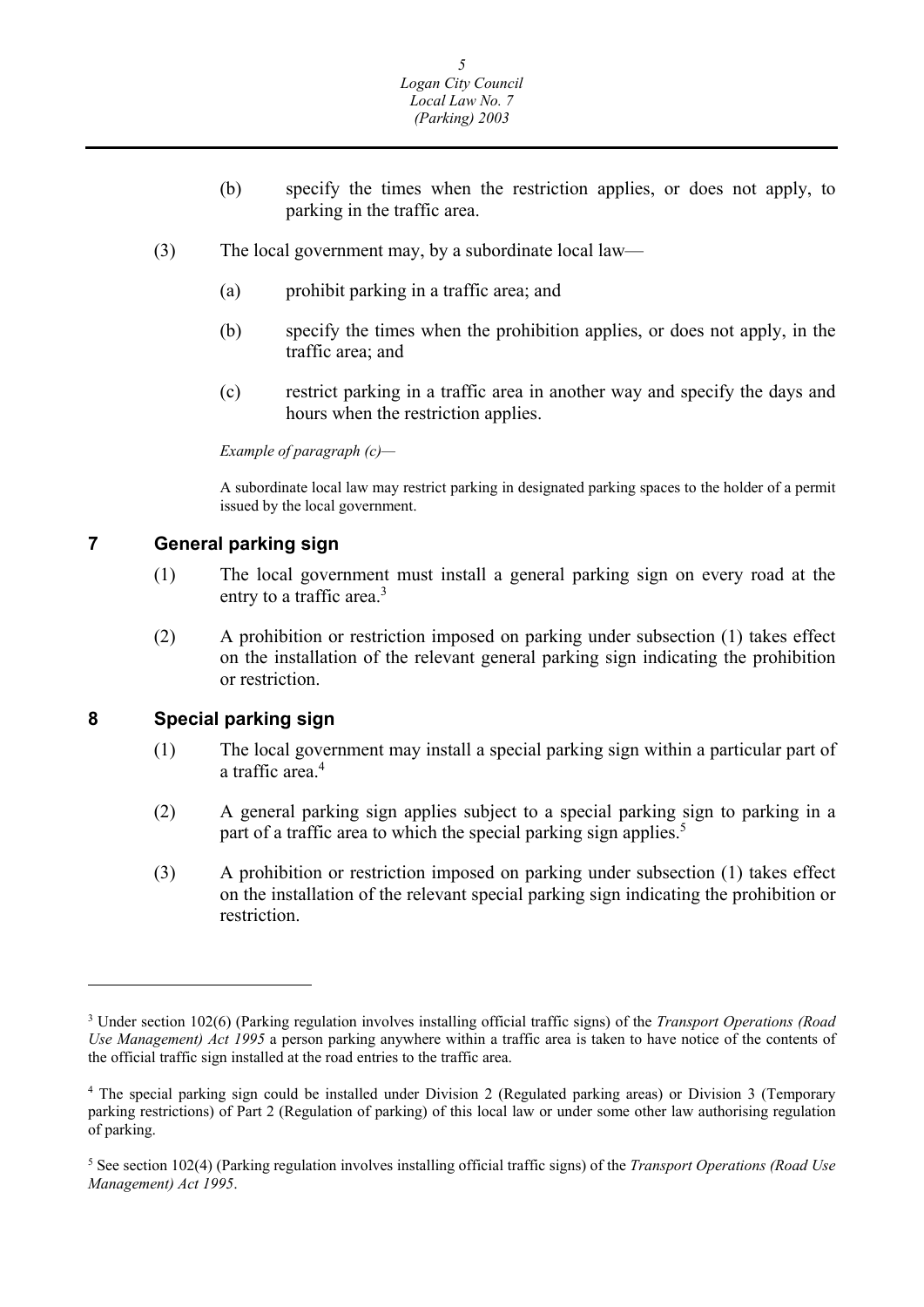### <span id="page-6-0"></span>**Division 2 Regulated parking**

#### **9 Parking on roads**

 $\overline{a}$ 

- (1) The local government may specify a particular road, or a specified part of a particular road, to be subject to parking restrictions.
- (2) Notwithstanding section 9(1) (Parking on roads) of this local law, the local government cannot regulate parking on a State-controlled road without the written approval of the chief executive of the department which administers Chapter 6 (Road Transport Infrastructure) of the *Transport Infrastructure Act 1994*.

#### **10 Off-street regulated parking areas**

(1) The local government may, by subordinate local law, specify land, including structures on the land, whether or not it is controlled by the local government, as an off-street regulated parking area.<sup>6</sup>

*Example of subsection (1)*—

A local government may, under an arrangement with the owner of a shopping centre, specify a public parking area at the shopping centre as an off-street regulated parking area and regulate parking in the area under this local law.

(2) Notwithstanding section 10(1) (Off-street regulated parking areas) of this local law, the local government cannot provide access to an off-street regulated parking area from a State-controlled road without the written approval of the chief executive of the department which administers Chapter 6 (Road Transport Infrastructure) of the *Transport Infrastructure Act 1994*.

#### **11 Regulation of parking on roads or in off-street regulated parking areas**

- (1) The local government may, by a subordinate local law, regulate parking on roads or in an off-street regulated parking area by—
	- (a) imposing parking fees for parking on a road or in an off-street regulated parking area, specifying the days and hours when paid parking applies and providing for payment of parking fees by parking meter, parkatarea or an authorised system; and
	- (b) restricting parking on a road or in an off-street regulated parking area to a specified maximum time (whether or not paid parking also applies on the road or in the off-street regulated parking area) and specifying the days and hours when the restriction applies; and

<sup>&</sup>lt;sup>6</sup> Land controlled by a local government includes land over which the local government may exercise control under an arrangement with a person who owns, or has an interest in, the land (see section 104(2) (Off-street regulated parking areas) of the *Transport Operations (Road Use Management) Act 1995*).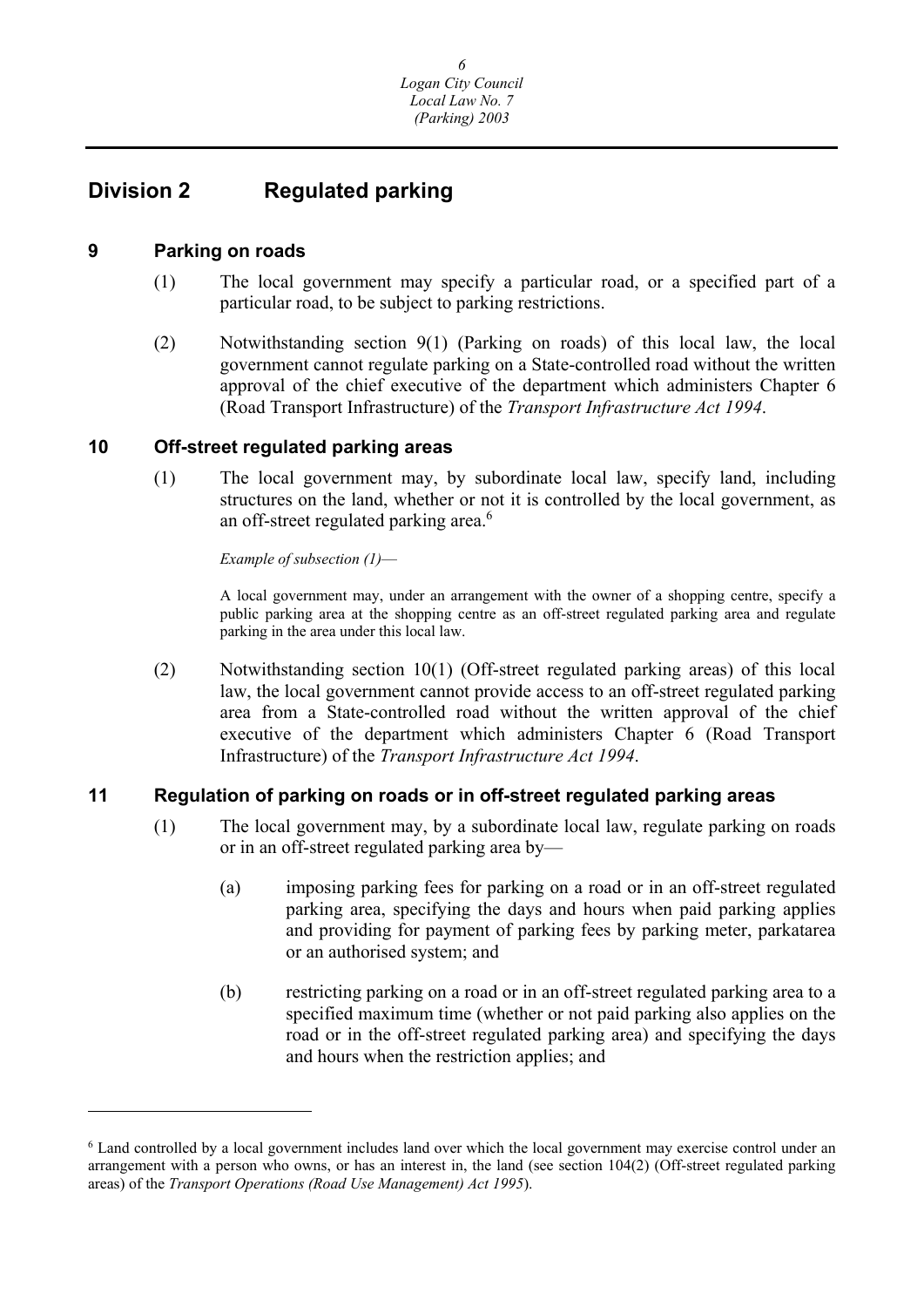- <span id="page-7-0"></span>(c) prohibiting parking in a specified part of a road or in an off-street regulated parking area; and
- (d) restricting parking on a road or in an off-street regulated parking area in another way and specifying the days and hours when the restriction applies.

 *Example of paragraph (d)—* 

A subordinate local law may restrict parking in designated parking spaces to the holder of a permit issued by the local government.

- (2) The local government may, by a subordinate local law, regulate—
	- (a) the denomination or number of coins to be inserted in a parking meter or parkatarea; and
	- (b) the method of payment in the case of an authorised system.

#### **12 Installation of official traffic signs for regulated parking**

- (1) If the local government, pursuant to section 9(1) of this local law, specifies a particular road, or specifies part of a particular road, to be subject to parking restrictions, the local government may install an official traffic sign for regulated parking on a road indicating—
	- (a) a designated parking space; and
	- (b) a restriction applying in a designated parking space and when the restriction applies; and
	- (c) where paid parking applies; and
	- (d) other restrictions on the regulation of parking in a regulated parking area.
- (2) The local government may install an official traffic sign for regulated parking in an off-street regulated parking area indicating—
	- (a) a designated parking space; and
	- (b) a restriction applying in a designated parking space and when the restriction applies; and
	- (c) where paid parking applies; and
	- (d) other restrictions on the regulation of parking in a regulated parking area.
- (3) A prohibition or restriction imposed on parking under sections 12(1) and (2) (Installation of official traffic signs for regulated parking) of this local law takes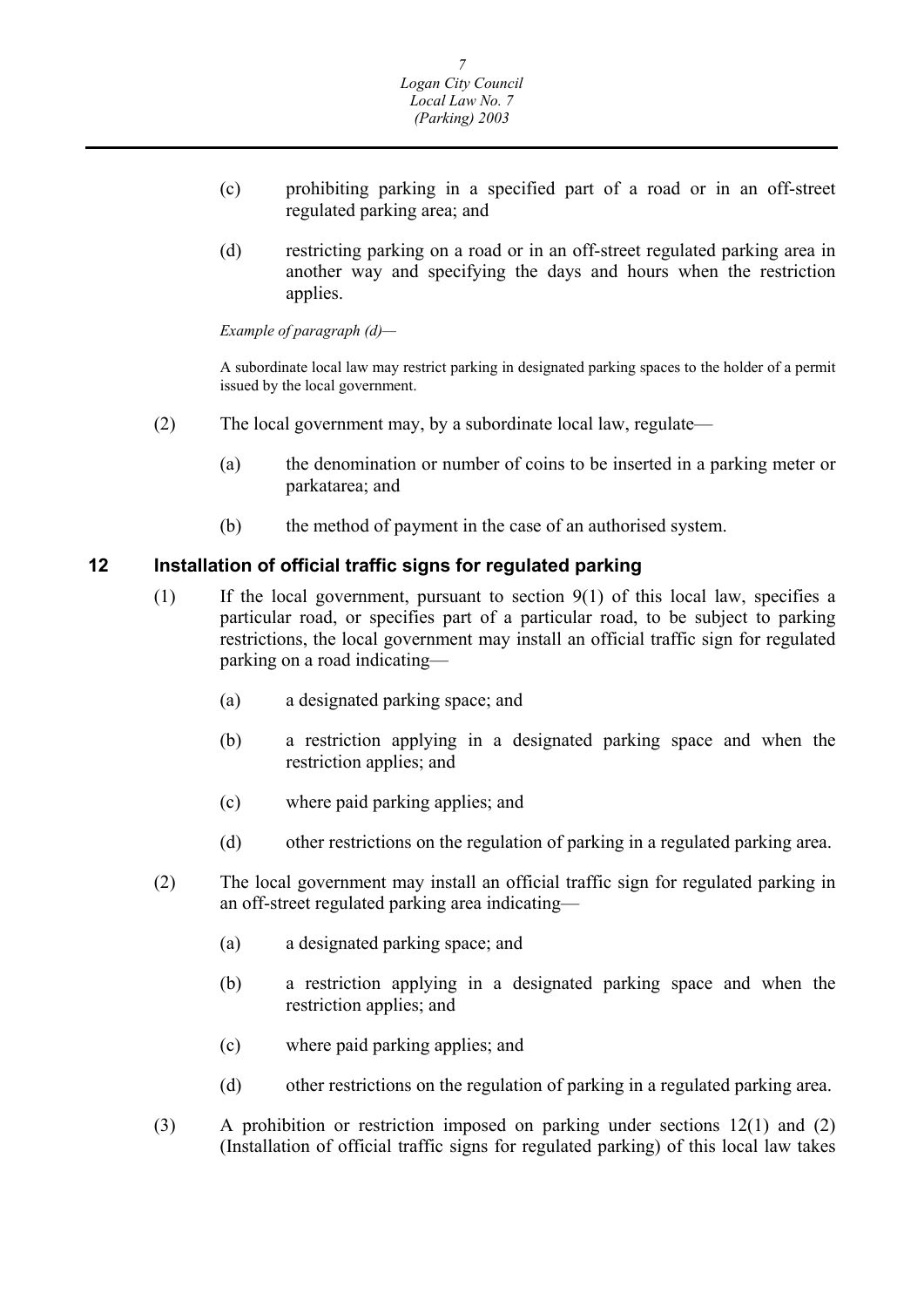

effect on the installation of the relevant official traffic sign indicating the prohibition or restriction.7

### <span id="page-8-0"></span>**Division 3 Temporary parking restrictions**

#### **13 Temporary parking restrictions**

(1) The local government may temporarily prohibit or restrict parking on a road where the local government is satisfied that a temporary prohibition or restriction on parking is necessary because of a particular event, or conditions temporarily applying in a particular part of the local government area.

*Examples of subsection (1)—* 

- building work that is being carried out on, or adjacent to, the road makes it impracticable to The local government may temporarily prohibit parking on a particular part of a road if use the relevant part of the road for parking.
- The local government may temporarily prohibit parking on a particular part of a road if the road is to be closed to traffic for the purpose of a festival or public assembly.
- (2) Notwithstanding section 13(1) (Temporary parking restrictions) of this local law, the local government cannot regulate parking on a State-controlled road without the written approval of the chief executive of the department which administers Chapter 6 (Road Transport Infrastructure) of the *Transport Infrastructure Act 1994*.

#### **14 Duration of temporary prohibition or restriction**

A temporary prohibition or restriction on parking imposed under section 13(1) (Temporary parking restrictions) of this local law takes effect when the local government installs the appropriate official traffic sign indicating the prohibition or restriction<sup>8</sup>.

### **Division 4 Parking for people with disabilities**

 $\overline{a}$ 

#### **15 Local government's responsibility to people with disabilities**

In exercising its powers under this local law, the local government must have due regard to the special needs of people with disabilities.

 of official traffic sign an offence) of the *Transport Operations (Road Use Management) Act 1995*. 7 Where a person does not comply with an official traffic sign an offence is committed under section 74 (Contravention

<sup>&</sup>lt;sup>8</sup> The prohibition or restriction is enforceable under section 74 (Contravention of official traffic sign an offence) of the *Transport Operations (Road Use Management) Act 1995* which makes it an offence for a person to contravene an indication on an official traffic sign.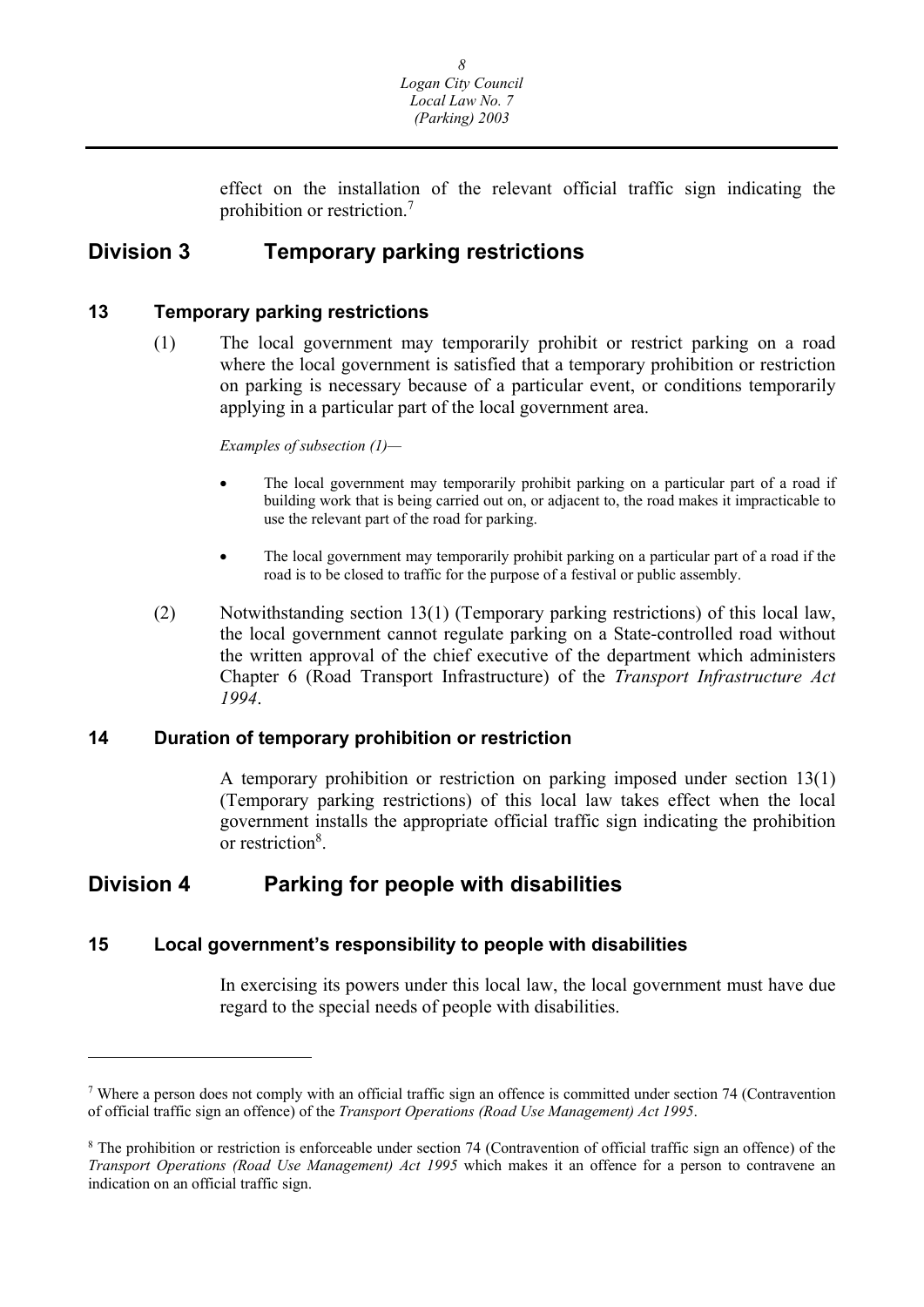#### <span id="page-9-0"></span>**16 Parking under a parking permit for people with disabilities**

A vehicle displaying a parking permit for people with disabilities may, subject to the conditions of the permit, be parked contrary to an indication on an official traffic sign regulating parking by time or payment of a fee.<sup>9</sup>

### **Division 5 Local government parking permits**

#### **17 Issue of a permit**

The local government may grant a permit authorising a person to park—

- (a) in a designated parking space where parking is restricted to permit parking; or
- (b) in a traffic area, on a road or in an off-street regulated parking area contrary to an indication given by an official traffic sign.

#### **18 Persons to whom parking permits may be granted**

The local government may, by subordinate local law limit—

- (a) the classes of persons to whom parking permits may be granted; and
- (b) the circumstances in which parking permits may be granted.

#### **19 Application for a permit**

 $\overline{\phantom{a}}$ 

- (1) An application for a permit must be—
	- (a) made in the prescribed form; and
	- (b) accompanied by—
		- (i) the name of the applicant; and
		- (ii) the prescribed fee; and
		- (iii) such other information and materials as are requested by the local government or specified in a subordinate local law.
- (2) The local government may waive the requirements of section 19(1) (Application for a permit) of this local law—
	- (a) in an emergency; or

<sup>9</sup> See section 103(4)(a)(i) (Examples of how parking may be regulated) of the *Transport Operations (Road Use Management) Act 1995*.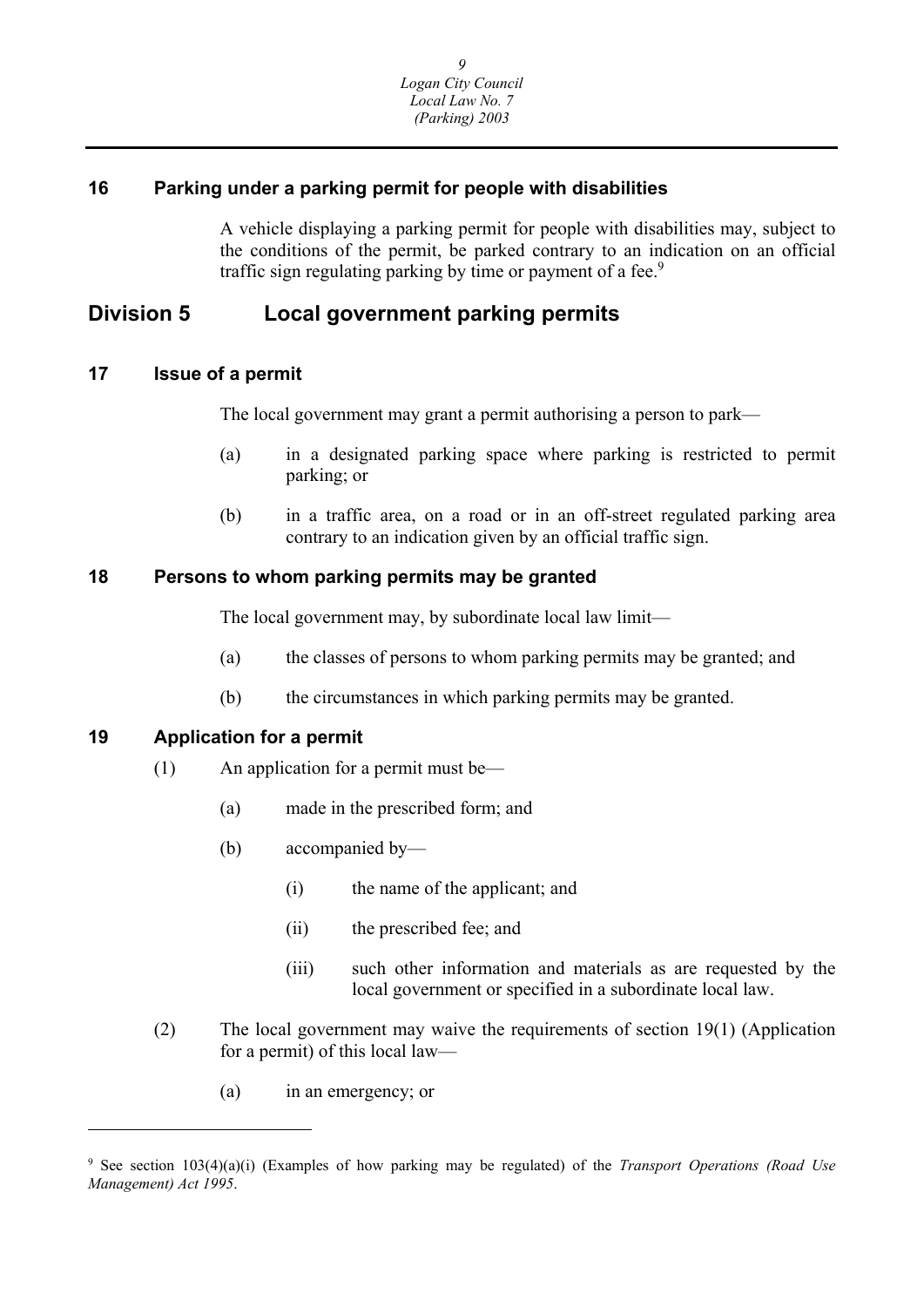- (b) if there are special reasons for dispensing with the requirements; or
- (c) in the circumstances specified in a subordinate local law.

#### <span id="page-10-0"></span>**20 Term of a permit**

- (1) A permit granted by the local government is for a term—
	- (a) specified in the permit; or
	- (b) otherwise specified in a subordinate local law.
- (2) A permit expires at the end of the term specified in section 20(1) (Term of a permit) of this local law.

#### **21 Conditions of a permit**

- (1) A permit may be granted by the local government on conditions the local government considers appropriate.
- (2) The conditions of a permit may—
	- (a) restrict the use of the permit; and
	- (b) require the permit to be affixed to, or exhibited on, a specified part of the vehicle to which it applies.
- (3) The local government may specify in subordinate local law the conditions that must be imposed in a permit or that will ordinarily be imposed in a permit.

#### **22 Amendment, renewal or transfer of a permit**

- (1) The holder of a permit may make application to the local government to—
	- (a) amend the permit; or
	- (b) renew the permit; or
	- (c) transfer the permit to another person.
- (2) An application to amend, renew or transfer a permit must be—
	- (a) made by the holder of the permit; and
	- (b) made in the prescribed form; and
	- (c) accompanied by the prescribed fee and such other information as is requested by the local government; and
	- (d) accompanied by, in the case of a transfer of the permit, the written consent of the person to whom the permit will be transferred.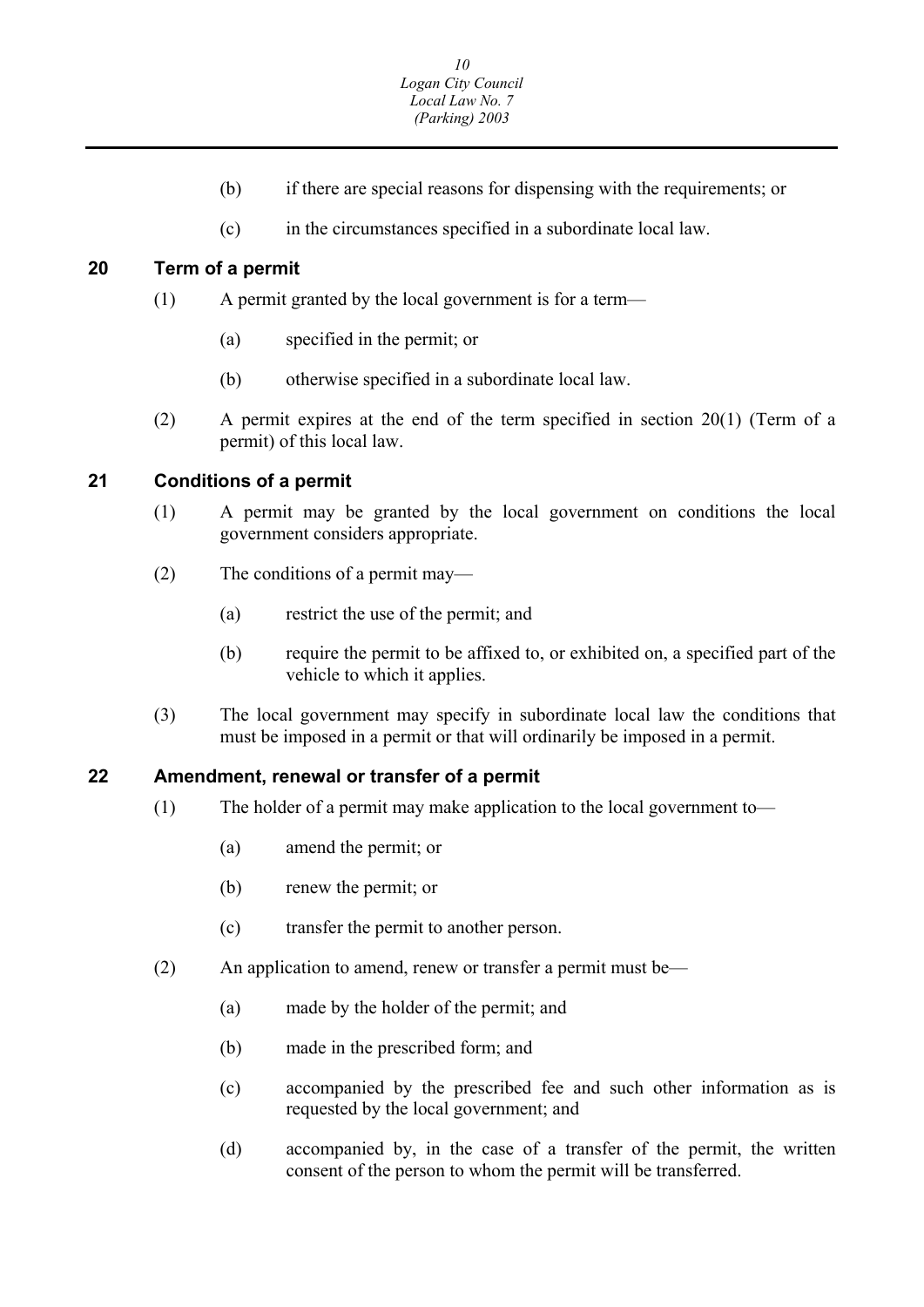- <span id="page-11-0"></span>(3) The local government may amend, renew or transfer a permit subject to such conditions the local government considers appropriate.
- (4) Subject to section 22(5) (Amendment, renewal or transfer of a permit) of this local law, if an application to renew a permit is made pursuant to section  $22(1)(b)$ (Amendment, renewal or transfer of a permit) of this local law, the permit is taken to continue in force from the day that it would, apart from this section, have expired until the day the application is decided pursuant to section 22(3) (Amendment, renewal or transfer of a permit) of this local law.
- (5) Section 22(4) (Amendment, renewal or transfer of a permit) of this local law does not apply where a permit has been cancelled pursuant to section 23 (Cancellation of a permit) of this local law.

#### **23 Cancellation of a permit**

- (1) The local government may cancel a permit where—
	- (a) the holder of the permit agrees to the cancellation; or
	- (b) if the holder of the permit contravenes—
		- (i) this local law; or
		- (ii) a condition of a permit; or
	- (c) the permit was granted on the basis of false, misleading or incomplete information; or
	- (d) changes in circumstances as specified in a subordinate local law since the permit was granted make the continued operation of the permit inappropriate.
- (2) If the local government is satisfied it is necessary to cancel a permit, the local government must—
	- (a) give the holder of the permit a written notice stating—
		- (i) the reasons for the proposed cancellation; and
		- (ii) that the holder of the permit may make written representations to the local government about the proposed cancellation; and
		- (iii) the time (at least 15 business days after the notice is given to the holder of the permit) within which written representations may be made; and
	- (b) consider any written representations made by the holder of the permit within the time stated in the written notice.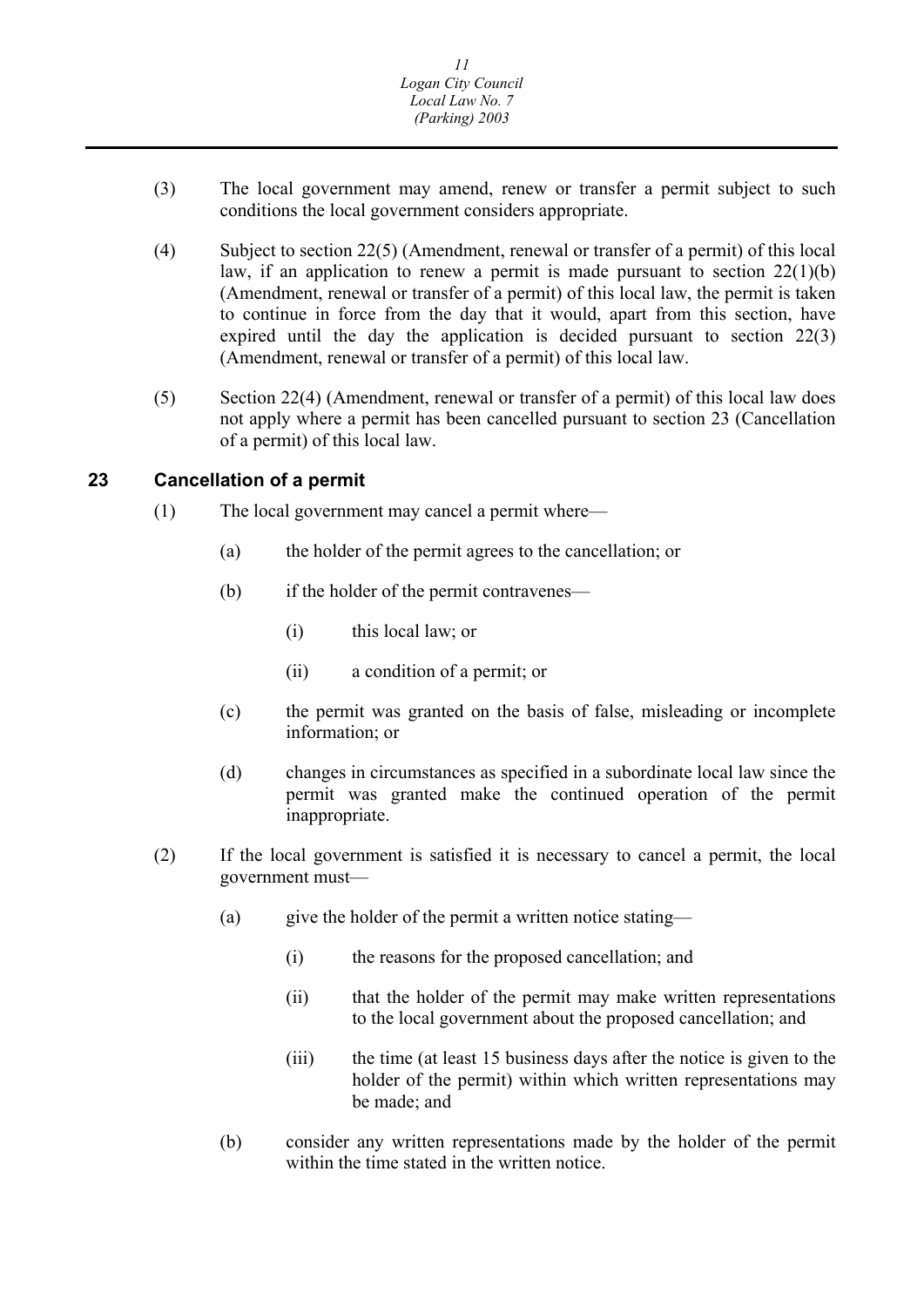- <span id="page-12-0"></span>(3) After considering any written representation made by the holder of the permit the local government must give to the holder of the permit—
	- (a) if the local government is not satisfied that the cancellation is necessary a written notice stating it has decided not to cancel the permit; or
	- (b) if the local government is satisfied that the cancellation is necessary a written notice stating it has decided to cancel the permit.
- (4) The cancellation of the permit takes effect from the day the written notice was given to the holder of the permit.
- (5) Where the local government has cancelled a permit, the holder of the permit must cease to use the permit.

Maximum penalty for subsection  $(5)$ —10 penalty units.

#### **24 Compliance with conditions of a permit**

The holder of a permit must ensure that the conditions of the permit are complied with.

Maximum penalty—10 penalty units.

#### **Division 6 Offences**

 $\overline{\phantom{a}}$ 

#### **25 Parking infringement notice penalties**<sup>10</sup>

The penalties set out in Schedule 1 (Parking infringement notice penalties) of this local law are the parking infringement notice penalties prescribed for the offences specified in Schedule 1 (Parking infringement notice penalties) of this local law.<sup>11</sup>

#### **26 Interference with regulated parking**

A person must not interfere with—

- (a) an authorised system; or
- (b) a permit; or

<sup>10</sup> See section 108(1) (Local laws about minor traffic offences) of the *Transport Operations (Road Use Management) Act 1995* and section 12 (Infringement notice offences and fines for local law) of the *State Penalties Enforcement Regulation 2000.* 

 $11$  Section 25 (Parking infringement notice penalties) of this local law does not create an offence. The offences, and the relevant legislation which create them, are specified in Schedule 1 (Parking infringement notice penalties) of this local law.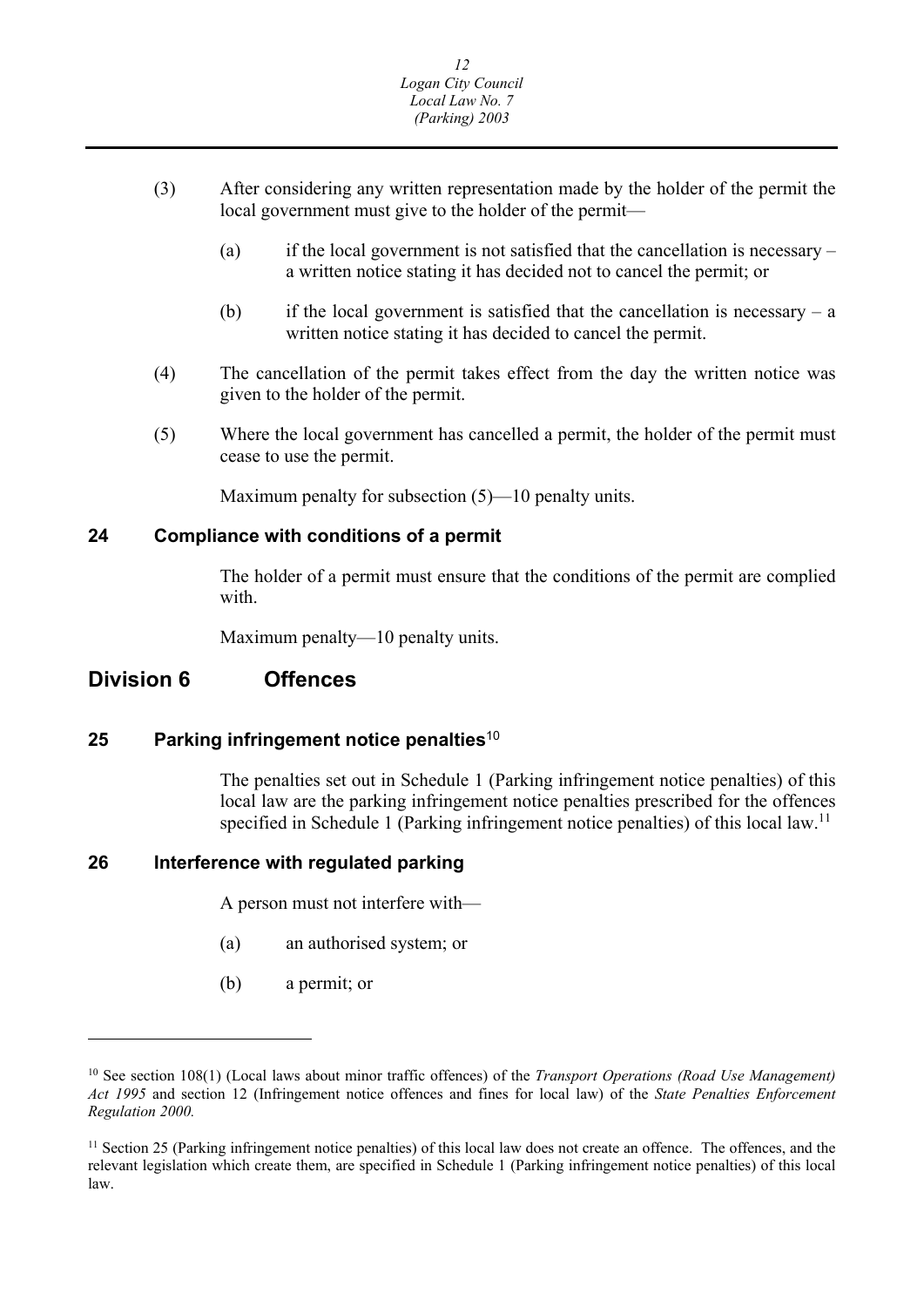- (c) a designated parking space, metered space, or a parkatarea space; or
- (d) an official traffic sign; or
- (e) an off-street regulated parking area; or
- (f) a vehicle parked in a traffic area, on a road or in an off-street regulated parking area; or
- (g) a parking infringement notice.

Maximum penalty—10 penalty units.

## **Part 3 Heavy vehicle parking on a road or in a public place**

#### **27 Restrictions on heavy vehicle parking on a road or in a public place**

- (1) Subsections (2) and (2A) of section 200 (Stopping on roads—heavy and long vehicles) of the *Transport Operations (Road Use Management – Road Rules) Regulation 2009* do not apply within the Logan City Council local government area.
- (2) A person must not park a heavy vehicle on a road in a built up area or in a public place for more than 1 hour unless—
	- (a) the heavy vehicle is—
		- (i) an emergency vehicle; or
		- (ii) engaged in the delivery or collection of goods, materials or passengers to properties abutting the road or to the public place for the entire period during which the heavy vehicle is parked; or
		- (iii) involved in a public utility undertaking; or
		- (iv) of a class specified in a subordinate local law; or
	- (b) the parking of the heavy vehicle on the road is—
		- (i) in accordance with an official traffic sign; or
		- (ii) otherwise authorised by or under legislation; or
		- (iii) necessary in the event of a breakdown to—
			- (A) effect minor repairs sufficient to permit removal to a place where the heavy vehicle may be lawfully parked; or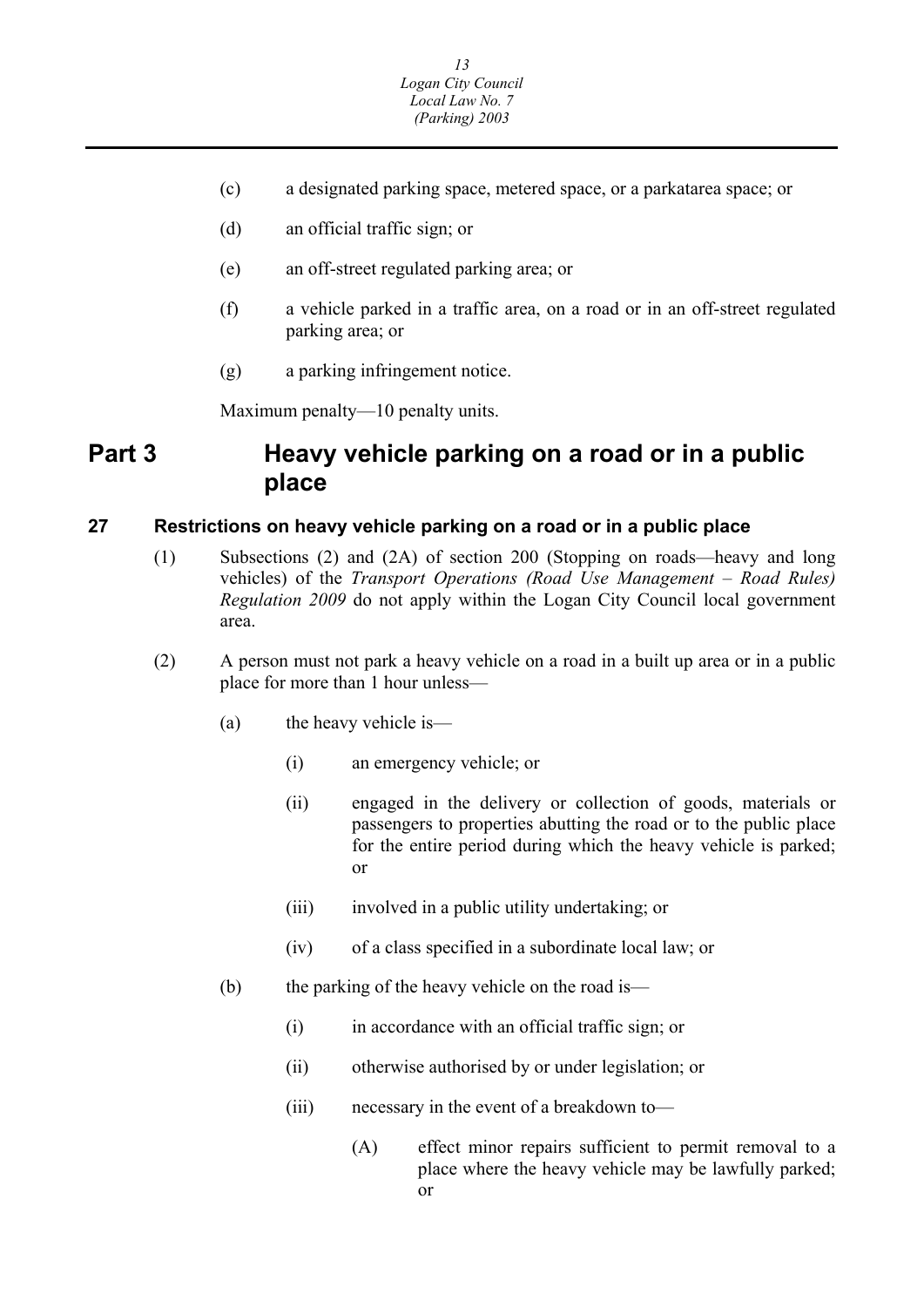- (B) allow the heavy vehicle to be towed, if needed; or
- <span id="page-14-0"></span>(iv) on part of a road or area specified by a subordinate local law and is in accordance with an official traffic sign applicable to that part of the road or area.

Maximum penalty for subsection (2)—50 penalty units.

(3) Notwithstanding section 27(2) (Restrictions on heavy vehicle parking on a road or in a public place) of this local law, the local government cannot regulate the parking of a heavy vehicle on a State-controlled road without the written approval of the chief executive of the department which administers Chapter 6 (Road Transport Infrastructure) of the *Transport Infrastructure Act 1994*.

## **Part 4 Enforcement**

#### **28 Parking infringement notice**

If a person commits an offence under this local law or under the legislation specified in Schedule 1 (Parking infringement notice penalties) of this local law, the local government may serve a parking infringement notice in accordance with the *State Penalties Enforcement Act 1999*. 12

#### **29 Compliance notice**

 $\overline{\phantom{a}}$ 

(1) The local government may give a compliance notice to—

(a) a person who contravenes this local law<sup>13</sup>; and

- "(1) An infringement notice for an infringement notice offence involving a vehicle may be served—
	- (a) on the owner of the vehicle; or
	- (b) on the person named in a known user declaration as the person who was in charge of the vehicle at the relevant time; or
	- (c) on the person named in a sold vehicle declaration as the person to whom the vehicle had been sold or otherwise disposed of before the relevant time.
- (2) If the infringement notice is to be served by post, the notice may be addressed to the person—
	- (a) for the owner of the vehicle at the latest address of the owner in the register of vehicles kept under a registration Act; or
	- (b) for the person named in a known user declaration at the person's address stated in the declaration; or
	- (c) for the person named in a sold vehicle declaration at the person's address stated in the declaration.
- without further description, on or to the vehicle in a conspicuous position. (3) Also, the infringement notice may be served by securely placing or attaching the notice, addressed to the owner,
- (4) If the infringement notice is served under subsection (3), it is taken to have been served on the owner on the day it is placed on or attached to the vehicle.
- Maximum penalty for subsection (5)—40 penalty units." (5) A person must not interfere with an infringement notice placed on or attached to a vehicle unless the person is the owner or the person in charge of the vehicle at the relevant time.

#### <sup>13</sup> A person contravenes this local law if it commits an offence created by this local law.

<sup>12</sup> Section 14 (Service of infringement notices for infringement notice offences involving vehicles) of the *State Penalties Enforcement Act 1999* states—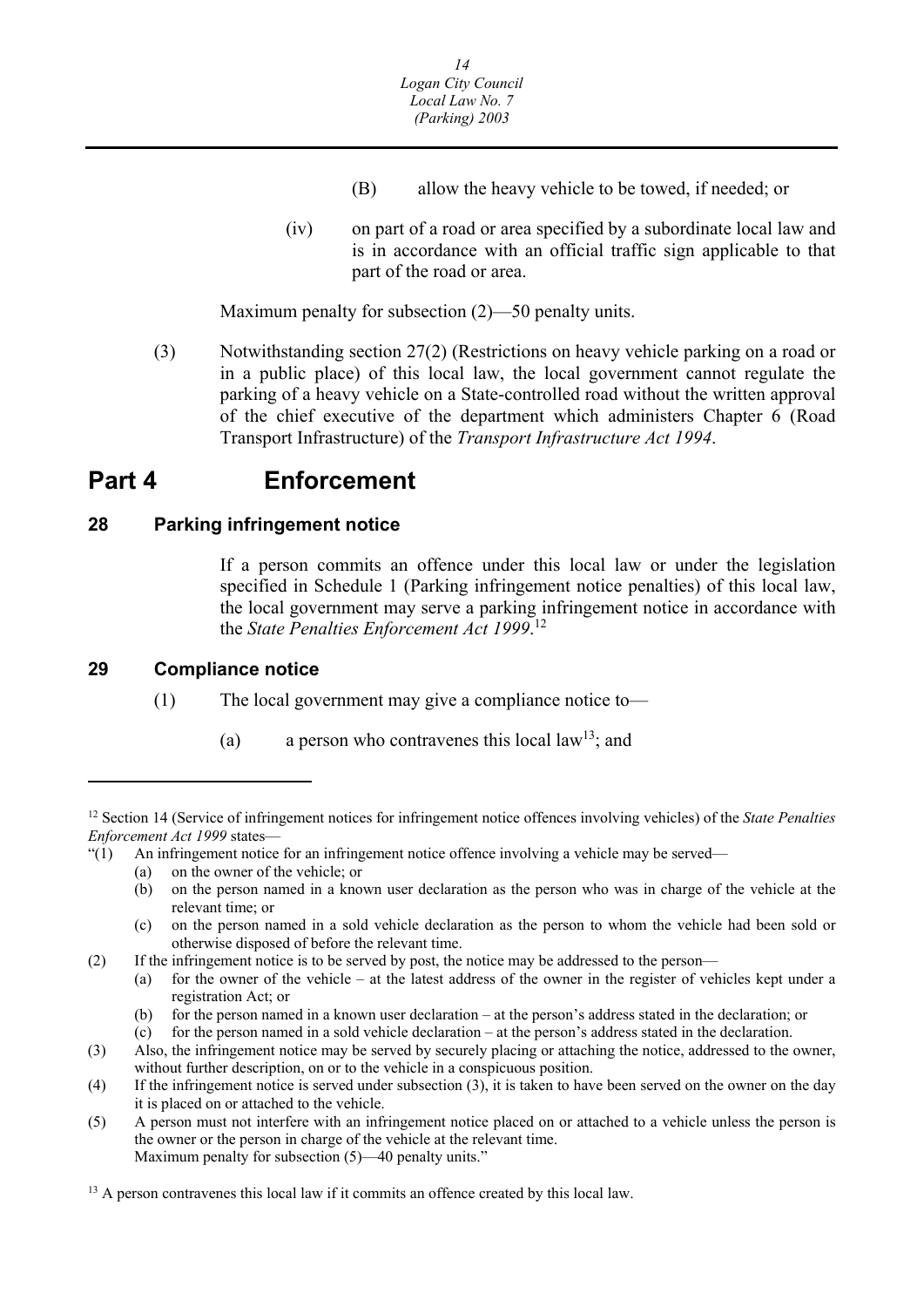- <span id="page-15-0"></span>(b) any person involved in the contravention of this local law pursuant to section 33 (Liability of third parties) of this local law; and
- (c) the owner of the vehicle if the person who contravenes this local law is not the owner of the vehicle.
- (2) The compliance notice may require the person to whom it is given to—
	- (a) stop the contravention, if the contravention is of a continuing or recurrent nature; and
	- (b) perform work or otherwise take specified action to remedy the contravention (including the making of an application for a permit) for or within a time specified in the compliance notice, whether or not the contravention is of a continuing or recurrent nature; and
	- (c) perform work or otherwise take specified action for or within a time specified in the compliance notice to ensure compliance with this local law.
- (3) The compliance notice must be complied with within the time specified in the compliance notice.

Maximum penalty for subsection (3)—50 penalty units.

(4) A person to whom a compliance notice is given must comply with the compliance notice.

Maximum penalty for subsection (4)—50 penalty units.

#### **30 Performance of work**

- (1) A person who commits an offence under this local law must make good any damage caused directly or indirectly by the commission of the offence.
- (2) The local government may perform work where a person has failed to perform work required to be performed by—
	- (a) section 30(1) (Performance of work) of this local law; or
	- (b) a compliance notice issued under this local law; or
	- (c) a condition of a permit; or
	- (d) any other provision of this local law.
- (3) An authorised person may perform the work that the local government is empowered to undertake pursuant to section 30 (Performance of work) of this local law.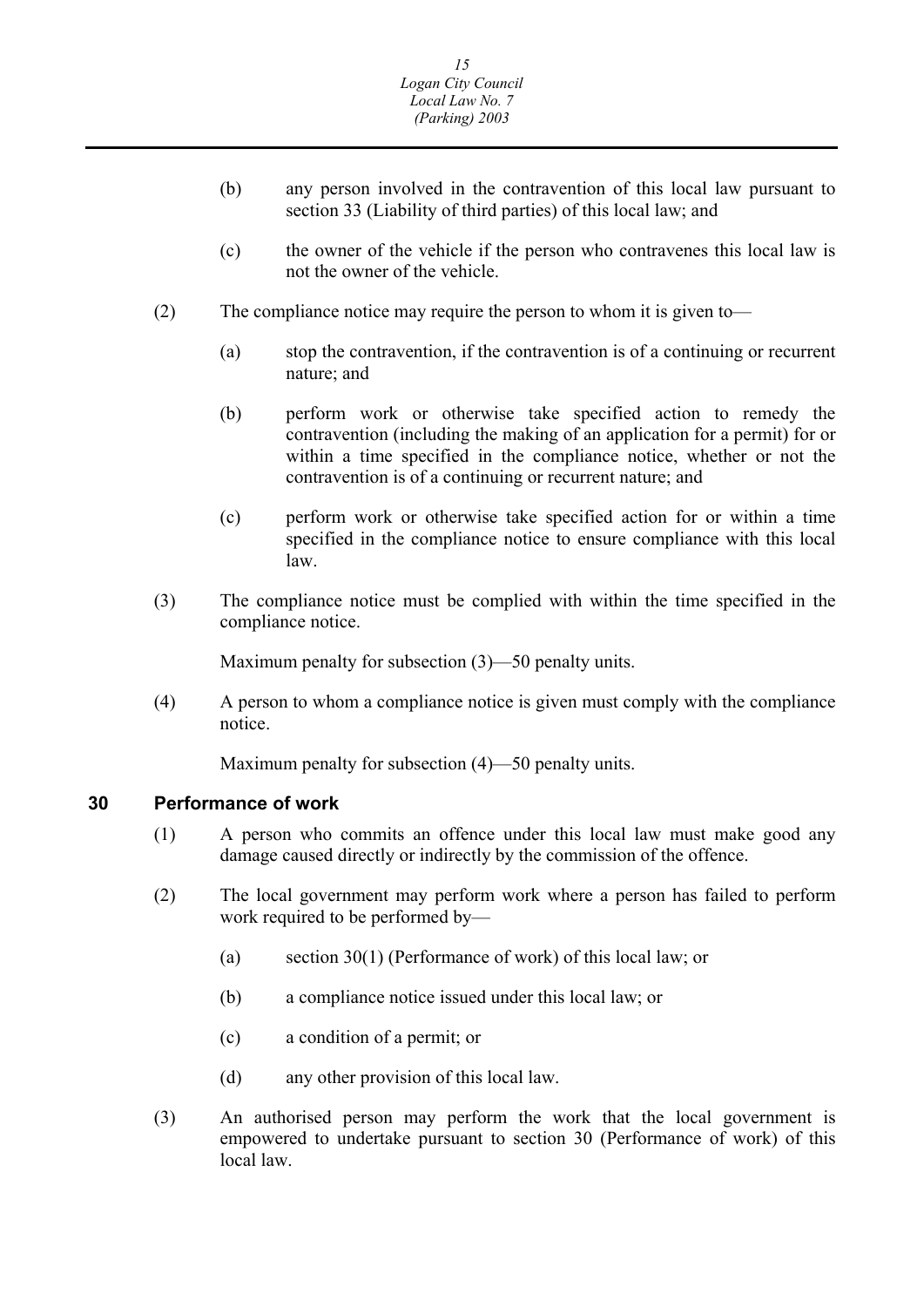- <span id="page-16-0"></span>(4) The Court may order a person found guilty of an offence under this local law to—
	- (a) perform work required to be performed by—
		- (i) section 30(1) (Performance of work) of this local law; or
		- (ii) a compliance notice issued under this local law; or
		- (iii) a condition of a permit; or
		- (iv) a provision of this local law; and
	- (b) pay to the local government all costs incurred by the local government in performing the work pursuant to section 30 (Performance of work) of this local law.

## **Part 5 Administrative provisions**

#### **31 Executive officers must ensure the corporation complies with the local law**

- (1) The executive officers of a corporation must ensure the corporation complies with this local law.
- (2) If a corporation commits an offence against a provision of this local law, each of the corporation's executive officers also commit an offence, namely, the offence of failing to ensure that the corporation complies with the provision.

Maximum penalty for subsection (2)—the penalty for the contravention of the provision by an individual.

- (3) Evidence that the corporation has been convicted of an offence against a provision of this local law is evidence that each of the executive officers committed the offence of failing to ensure that the corporation complied with the provision.
- (4) However, it is a defence for an executive officer to prove—
	- (a) if the officer was in a position to influence the conduct of the corporation in relation to the offence – the officer exercised reasonable diligence to ensure the corporation complied with the provision; or
	- (b) the officer was not in a position to influence the conduct of the corporation in relation to the offence.
- (5) This section applies so as not to limit or affect in any way the liability of a corporation to be proceeded against and punished for an offence committed by the corporation in contravention of this local law.

#### **32 Owners must ensure compliance with the local law**

(1) The owner of a vehicle must ensure that an offence is not committed in relation to the parking of the vehicle under this local law.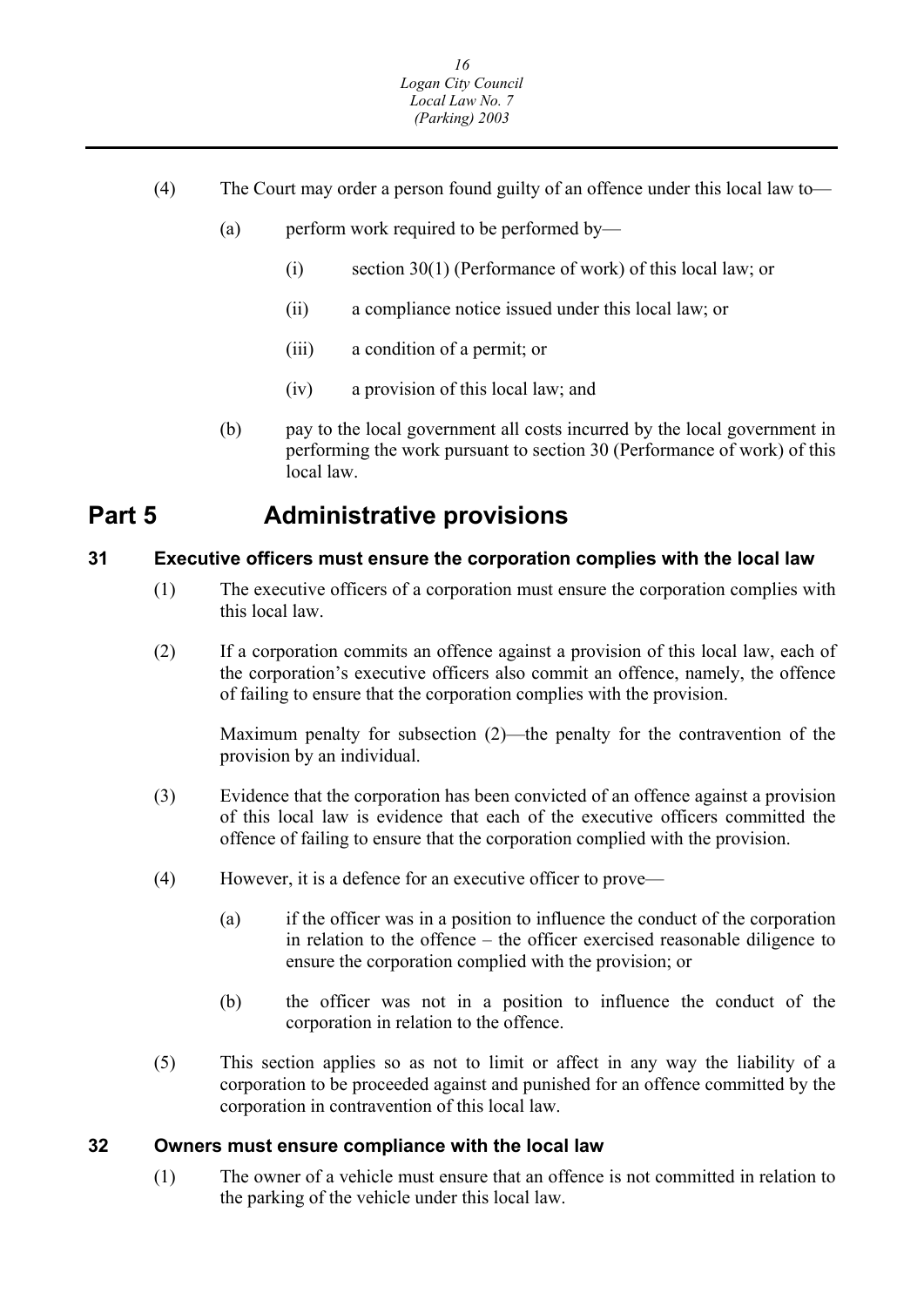- <span id="page-17-0"></span>(2) An offence is committed in relation to the parking of a vehicle in contravention of this local law unless the evidence specified in section 32(3) (Owners must ensure compliance with the local law) of this local law proves otherwise.
- (3) For the purpose of section 32(2) (Owners must ensure compliance with the local law) of this local law the evidence may include<sup>14</sup>—
	- (a) a statement in writing, verified upon oath or by statutory declaration, which proves to the satisfaction of the local government that an official traffic sign was not displayed in the regulated parking area in which the alleged offence was committed; and
	- (b) a statement in writing, verified upon oath or by statutory declaration, which proves to the satisfaction of the local government, that the official traffic sign displayed in the regulated parking area in which the alleged offence was committed does not or has not contained the alleged parking restrictions or prohibitions; and
	- (c) a permit authorising the person to park.

#### **33 Liability of third parties**

 $\overline{a}$ 

(1) Any person involved in a contravention of this local law commits an offence.

Maximum penalty for subsection (1)—the penalty for which any person who committed the contravention would be liable.

- (2) For the purposes of section 33(1) (Liability of third parties) of this local law, a person involved in a contravention of this local law is any person who—
	- (a) has aided, abetted, counselled or procured the contravention; or
	- (b) has induced, whether by threats or promises or otherwise, the contravention; or
	- (c) has been in any way, directly or indirectly, knowingly concerned in, or party to, the contravention; or
	- (d) has conspired with others to effect the contravention; or
	- (e) has knowingly benefited from or knowingly was capable of benefiting from the contravention.

<sup>&</sup>lt;sup>14</sup> Also see section 18 (Effect of illegal user declaration), section 19 (Effect of known user declaration) and section 20 (Effect of sold vehicle declaration) of the *State Penalties Enforcement Act 1999*.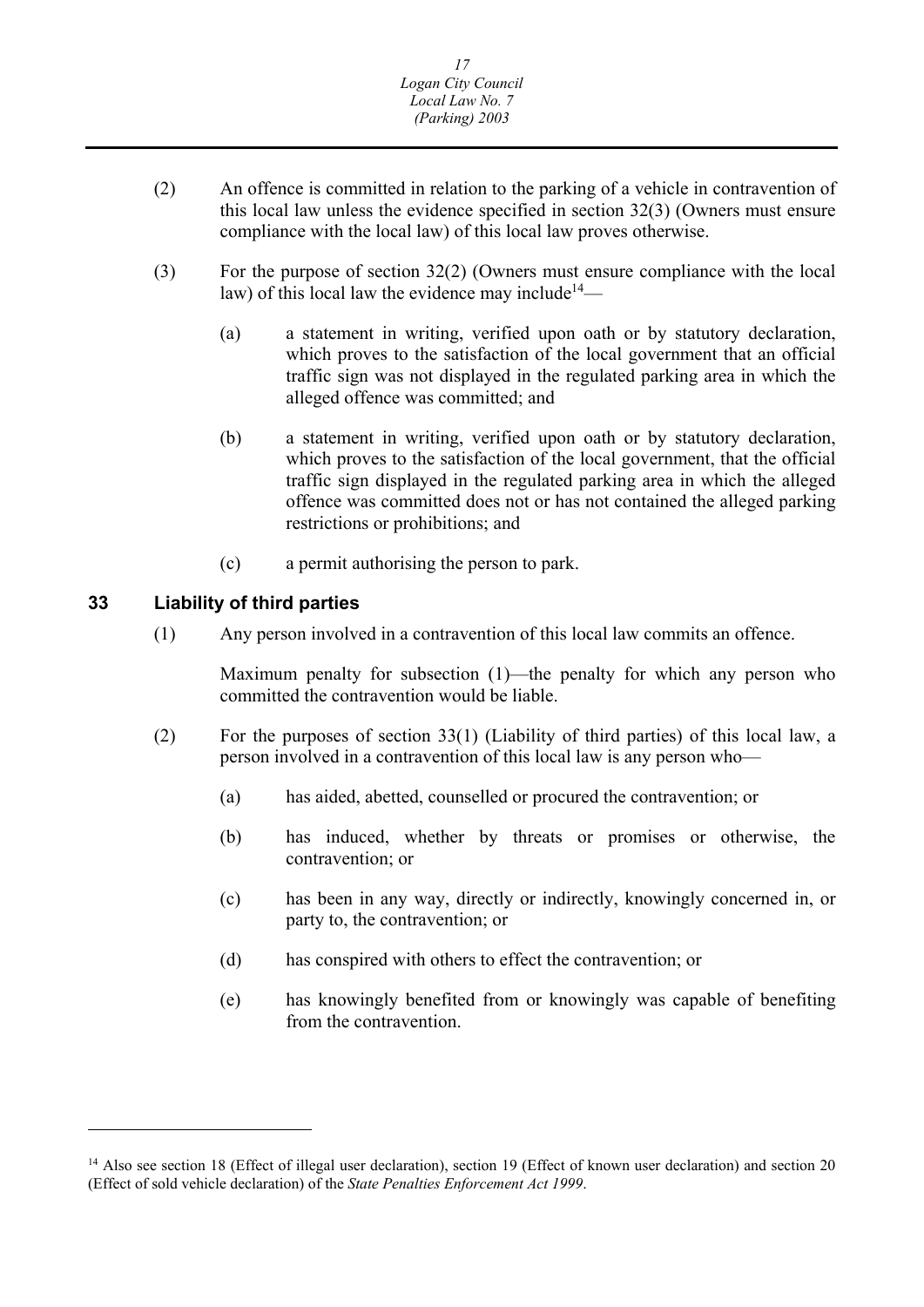#### <span id="page-18-0"></span>**34 Attempts to commit offences**

(1) A person who attempts to commit an offence under this local law commits an offence unless the person has a reasonable excuse.

Maximum penalty for subsection (1)—half the maximum penalty for committing the offence.

(2) The provisions of the *Criminal Code* (relevant to attempts to commit offences) apply to the attempt.

#### **35 Liability of local government**

The local government shall not be liable for any injury, loss or damage whatsoever to—

- (a) a vehicle in a regulated parking area; or
- (b) to any property contained within or attached to a vehicle in a regulated parking area; or
- (c) a vehicle or property removed or detained pursuant to section 30 (Performance of work) of this local law.

#### **36 Defence**

It is a defence to any breach or non-compliance of any provision contained in this local law if a person has a lawful excuse or defence.

*Example—* 

- It is a defence to any breach or non-compliance of any provision contained in this local law if a person was not criminally responsible in accordance with Chapter 5 (Criminal Responsibility) of the *Criminal Code*.
- Section 165 (Stopping in an emergency etc. or to comply with another provision) of the *Transport Operations (Road Use Management-Road Rules) Regulation 2009* details a number of circumstances that are a defence to prosecution for an offence against a provision of Part 12 (Restriction on stopping and parking) of the *Transport Operations (Road Use Management-Road Rules) Regulation 2009*.
- *Transport Operations (Road Use Management-Road Rules) Regulation 2009* do not Part 19 (Exemptions) of the *Transport Operations (Road Use Management-Road Rules) Regulation 2009* details a number exemptions whereby certain provisions of the apply.

## **Part 6 Subordinate local laws**

#### **37 Subordinate local laws**

The local government may in a subordinate local law—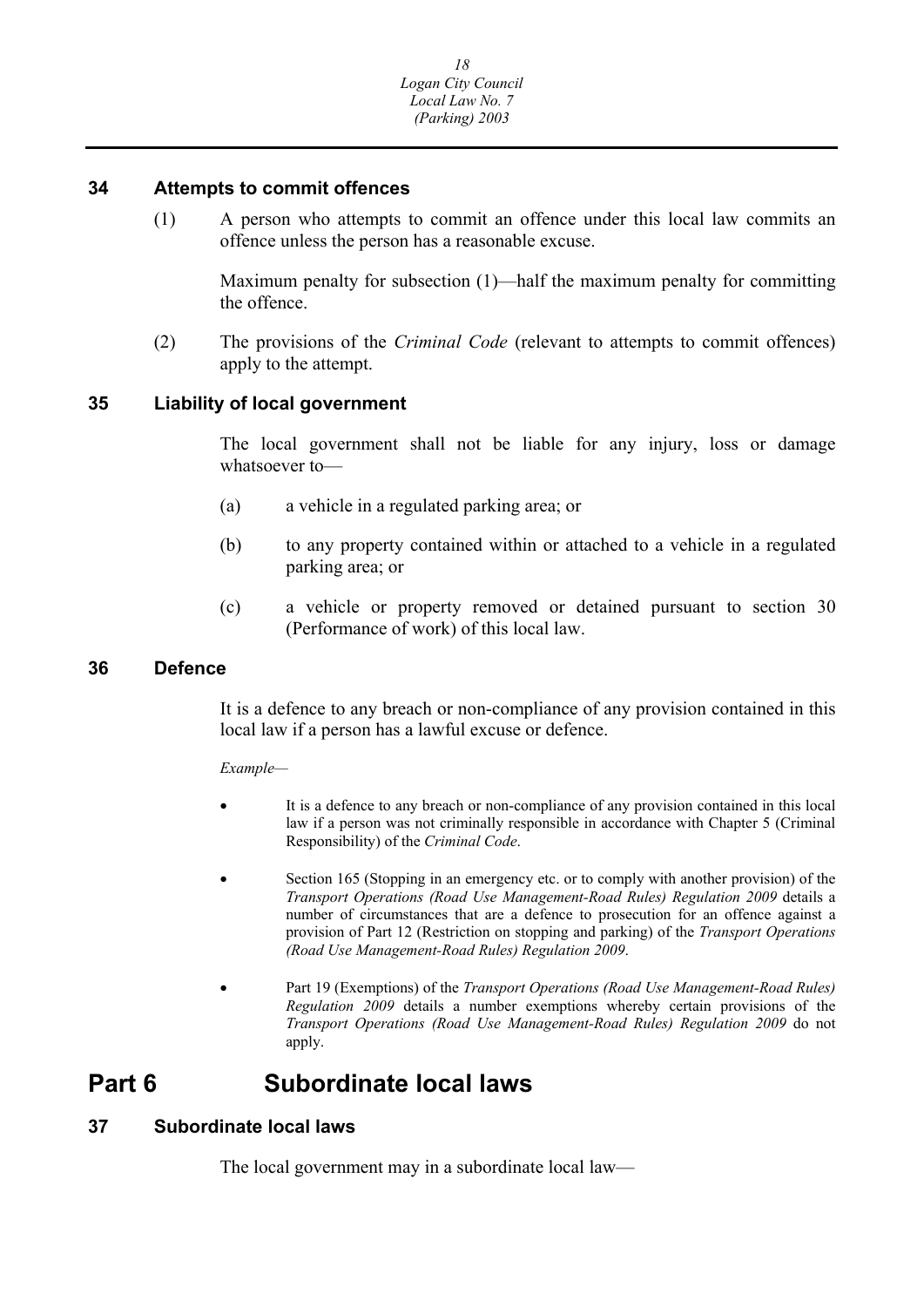- (a) specify a vehicle as an emergency vehicle pursuant to Schedule 2 (Dictionary) of this local law; and
- (b) specify a public place as a footpath pursuant to Schedule 2 (Dictionary) of this local law; and
- (c) specify as a local government road a public place pursuant to Schedule 2 (Dictionary) of this local law; and
- (d) specify a thing as a vehicle pursuant to Schedule 2 (Dictionary) of this local law; and
- (e) specify premises as a public place pursuant to Schedule 2 (Dictionary) of this local law; and
- (f) specify a thing as a structure pursuant to Schedule 2 (Dictionary) of this local law; and
- (g) declare a traffic area pursuant to section 5 (Declaration of traffic area) of this local law; and
- (h) regulate parking in a traffic area pursuant to section 6 (Regulation of parking in a traffic area) of this local law; and
- (i) define an off-street regulated parking area pursuant to section 10(1) (Offstreet regulated parking areas) of this local law; and
- (j) regulate parking on a road or in an off-street regulated parking area pursuant to section 11(1) (Regulation of parking on roads or in off-street regulated parking areas) of this local law; and
- (k) regulate the payment of parking fees for parking in a regulated parking area pursuant to section 11(2) (Regulation of parking on roads or in offstreet regulated parking areas) of this local law; and
- (l) specify the information which is to accompany an application for a permit pursuant to section  $19(1)(b)(iii)$  (Application for a permit) of this local law; and
- (m) specify the circumstances in which the local government may waive the requirements of section 19 (Application for a permit) of this local law pursuant to section  $19(2)(c)$  (Application for a permit) of this local law; and
- (n) specify the term for which a parking permit is granted or renewed pursuant to section 20(1)(b) (Term of a permit) of this local law; and
- (o) specify the conditions that must be imposed in a permit or that will ordinarily be imposed in a permit pursuant to section 21(3) (Conditions of a permit) of this local law; and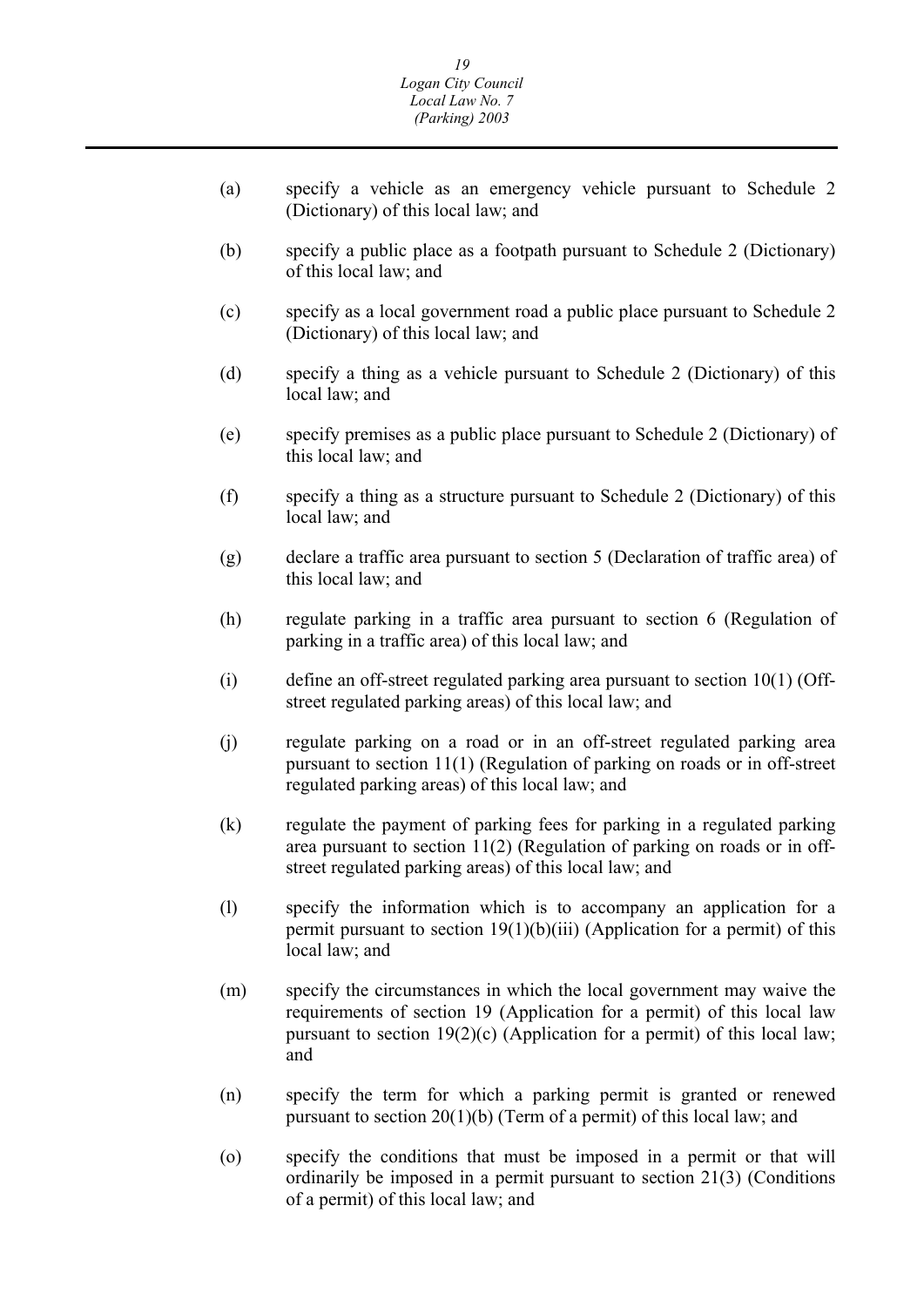- (p) specify the changes in circumstances since a permit was granted that make the continued operation of the permit inappropriate pursuant to section 23(1)(d) (Cancellation of a permit) of this local law; and
- (q) specify the class or classes of heavy vehicles which are not subject to the restrictions on heavy vehicle parking pursuant to section  $27(2)(a)(iv)$ (Restrictions on heavy vehicle parking on a road or in a public place) of this local law; and
- (r) specify the part of a road or area in which a heavy vehicle may be parked on part of a road or area for more than one hour pursuant to section  $27(2)(b)(iv)$  (Restrictions on heavy vehicle parking on a road or in a public place) of this local law; and
- (s) specify such other matters as are provided for in this local law.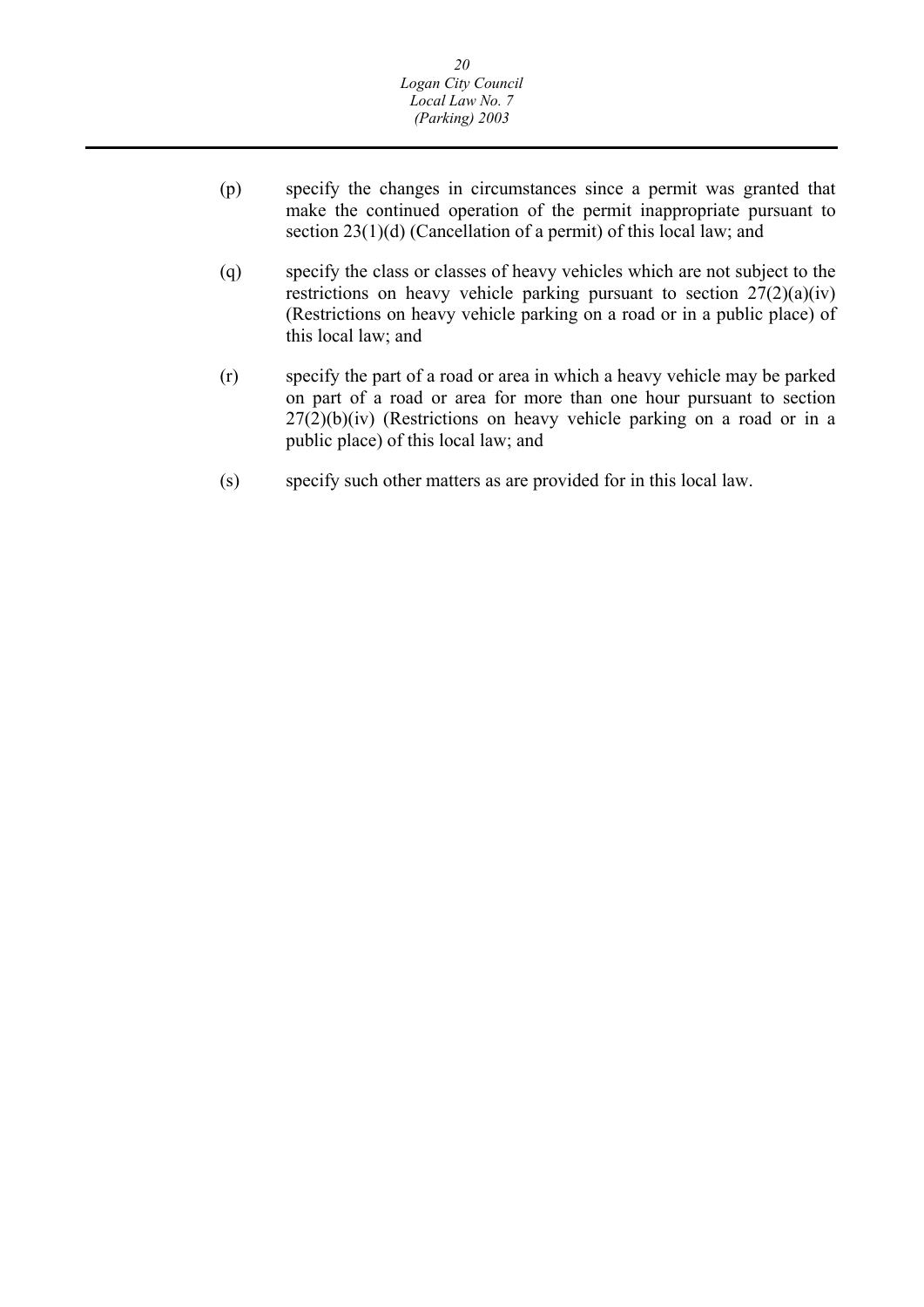## **Schedule 1 Parking infringement notice penalties**

#### section 25

#### **Table 1 – Parking infringement notice penalties**

| Offence                                                                   | Legislation                                                                               | Penalty units      |
|---------------------------------------------------------------------------|-------------------------------------------------------------------------------------------|--------------------|
| Contravention of official traffic sign an offence                         | Section 74 Transport Operations<br>(Road Use Management) Act 1995                         | 0.67 penalty units |
| Paid parking offences                                                     | Section 106 Transport Operations<br>(Road Use Management) Act 1995                        | 0.67 penalty units |
| Keep clear markings                                                       | Section 96 Transport Operations<br>(Road Use Management - Road<br>Rules) Regulation 2009  | 0.67 penalty units |
| No stopping signs                                                         | Section 167 Transport Operations<br>(Road Use Management - Road<br>Rules) Regulation 2009 | 1 penalty unit     |
| No parking signs                                                          | Section 168 Transport Operations<br>(Road Use Management - Road<br>Rules) Regulation 2009 | 1 penalty unit     |
| No stopping on a road with a yellow edge line                             | Section 169 Transport Operations<br>(Road Use Management - Road<br>Rules) Regulation 2009 | 1 penalty unit     |
| Stopping on or near a children's crossing                                 | Section 171 Transport Operations<br>(Road Use Management - Road<br>Rules) Regulation 2009 | 2 penalty units    |
| Stopping on or near a pedestrian crossing (except<br>at an intersection)  | Section 172 Transport Operations<br>(Road Use Management - Road<br>Rules) Regulation 2009 | 2 penalty units    |
| Stopping on or near a marked foot crossing (except<br>at an intersection) | Section 173 Transport Operations<br>(Road Use Management - Road<br>Rules) Regulation 2009 | 2 penalty units    |
| Stopping on a clearway                                                    | Section 176 Transport Operations<br>(Road Use Management - Road<br>Rules) Regulation 2009 | 0.67 penalty units |
| Stopping in an emergency stopping lane                                    | Section 178 Transport Operations<br>(Road Use Management - Road<br>Rules) Regulation 2009 | 0.67 penalty units |
| Stopping in a loading zone                                                | Section 179 Transport Operations<br>(Road Use Management - Road<br>Rules) Regulation 2009 | 1 penalty unit     |
| Stopping in a taxi zone                                                   | Section 182 Transport Operations<br>(Road Use Management - Road<br>Rules) Regulation 2009 | 0.67 penalty units |
| Stopping in a bus zone                                                    | Section 183 Transport Operations<br>(Road Use Management - Road<br>Rules) Regulation 2009 | 2 penalty units    |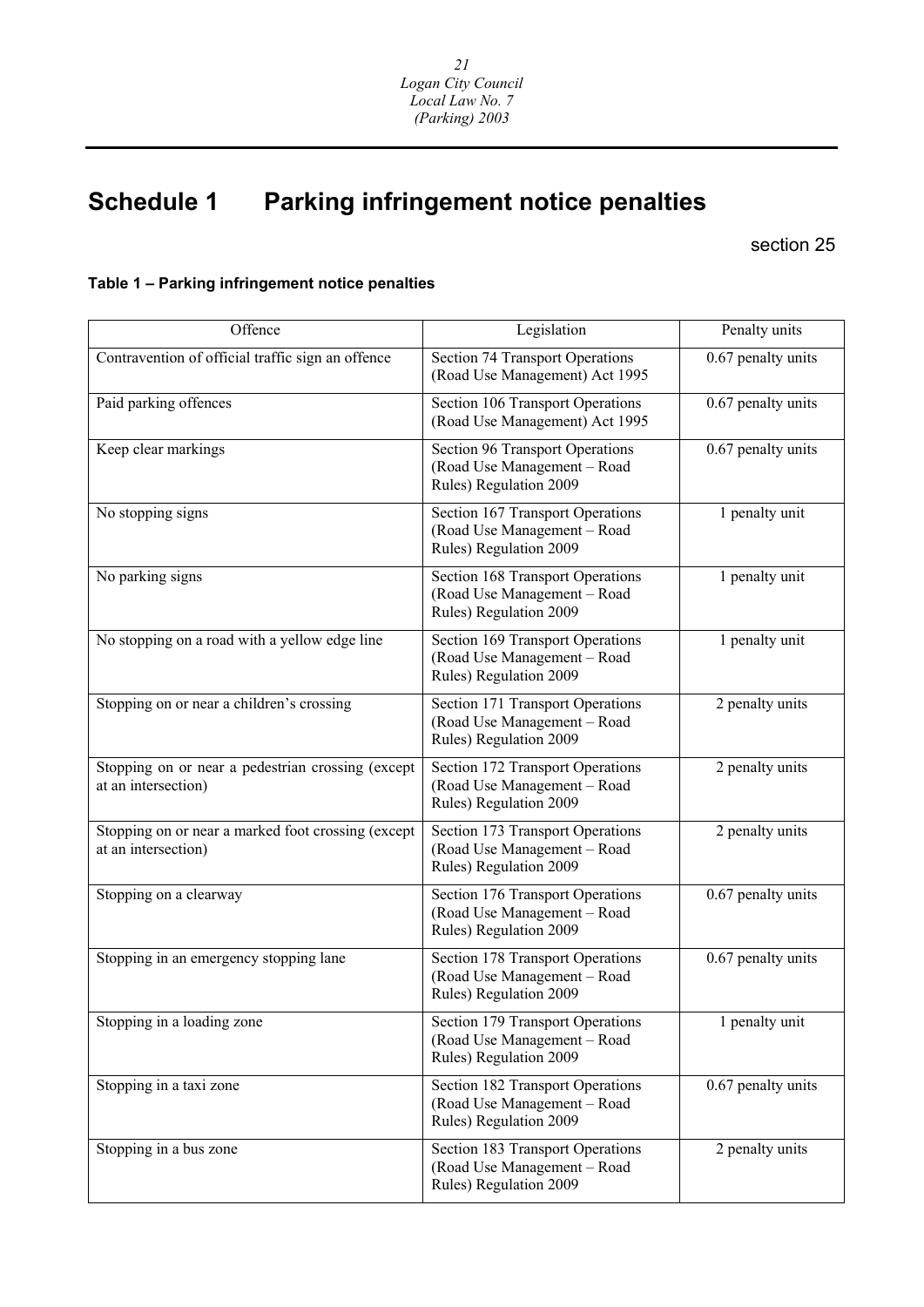| Offence                                                                                                                                                                                                           | Legislation                                                                               | Penalty units      |
|-------------------------------------------------------------------------------------------------------------------------------------------------------------------------------------------------------------------|-------------------------------------------------------------------------------------------|--------------------|
|                                                                                                                                                                                                                   |                                                                                           |                    |
| Stopping in a bus lane, tram lane, tramway, transit<br>lane, truck lane or on tram tracks                                                                                                                         | Section 187 Transport Operations<br>(Road Use Management - Road<br>Rules) Regulation 2009 | 0.67 penalty units |
| Double parking                                                                                                                                                                                                    | Section 189 Transport Operations<br>(Road Use Management - Road<br>Rules) Regulation 2009 | 1.34 penalty units |
| Stopping in or near a safety zone                                                                                                                                                                                 | Section 190 Transport Operations<br>(Road Use Management - Road<br>Rules) Regulation 2009 | 2 penalty units    |
| Stopping near a fire hydrant etc.                                                                                                                                                                                 | Section 194 Transport Operations<br>(Road Use Management - Road<br>Rules) Regulation 2009 | 2 penalty units.   |
| Stopping at or near a bus stop                                                                                                                                                                                    | Section 195 Transport Operations<br>(Road Use Management - Road<br>Rules) Regulation 2009 | 2 penalty units    |
| Stopping in a parking area for people with<br>disabilities                                                                                                                                                        | Section 203 Transport Operations<br>(Road Use Management - Road<br>Rules) Regulation 2009 | 4 penalty units    |
| Parking for longer than indicated                                                                                                                                                                                 | Section 205 Transport Operations<br>(Road Use Management - Road<br>Rules) Regulation 2009 | 1 penalty unit     |
| Parallel parking on a road (except in a median strip<br>parking area)                                                                                                                                             | Section 208 Transport Operations<br>(Road Use Management - Road<br>Rules) Regulation 2009 | 1 penalty unit     |
| Angle parking                                                                                                                                                                                                     | Section 210 Transport Operations<br>(Road Use Management - Road<br>Rules) Regulation 2009 | 1 penalty unit     |
| Parking offences under Part 12 (Restrictions on<br>stopping and parking) of the Transport Operations<br>(Road Use Management - Road Rules) Regulation<br>2009 other than those already specified in this<br>Table | Part 12 Transport Operations (Road<br>Use Management - Road Rules)<br>Regulation 2009     | 0.67 penalty units |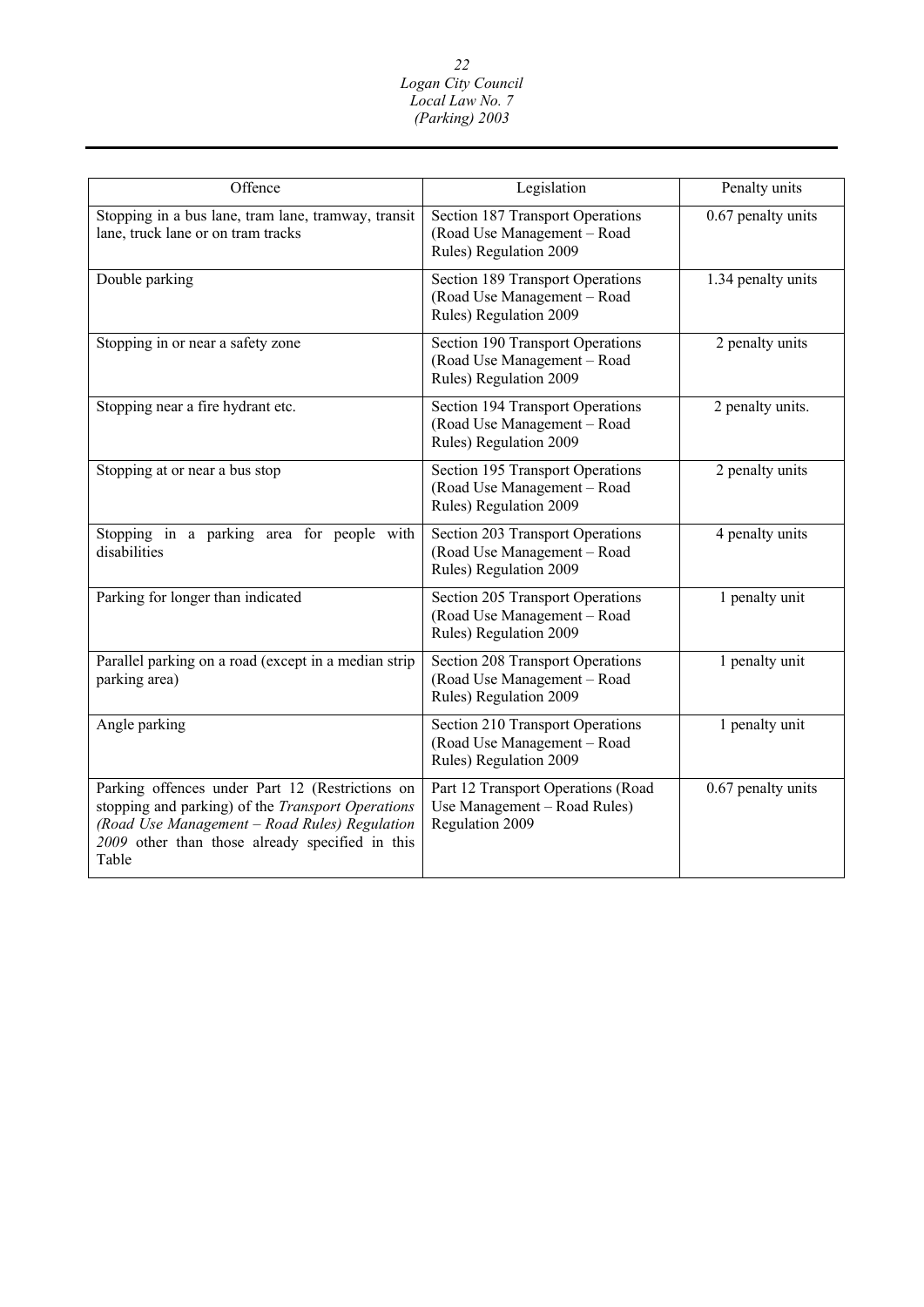## <span id="page-23-0"></span>**Schedule 2 Dictionary**

section 4

*approval* has the meaning given in *Local Law No. 2 (Administration) 2010*.

*authorised person* means a person authorised by the local government pursuant to *Local Law No. 2 (Administration) 2010* to exercise the powers of an authorised person under this local law.

*authorised system* means a particular system for the payment of parking fees by the use of a coin, token, credit card or in some other way prescribed by a subordinate local law pursuant to section 11(1) (Regulation of parking on roads or in off-street regulated parking areas) of this local law.

*building* has the meaning given in the *Building Act 1975.* 

*built-up area* means an area where a vehicle is parked and in which there are buildings on land next to the road, or there is street lighting, at intervals not over 100m for a distance of at least 500m or, if the road is shorter than 500m, for the whole road.

*compliance notice* means the written notice given pursuant to section 29 (Compliance notice) of this local law.

*corporation* means a corporation as defined in the *Corporations Act 2001 (Cth)* and includes an association as defined in the *Associations Incorporation Act 1981*.

*Court* means the court of law which has jurisdiction to deal with offences under this local law.

*designated parking space* means a space in a regulated parking area that is defined by an official traffic sign to be a designated parking space and includes a metered space or a parkatarea space.

*device* means a design, writing, drawing, depiction, structure, erection, placard, banner, notice, signboard, notice of sign, publication or sign of any kind.

#### *emergency vehicle* means—

- (a) an ambulance; or
- (b) a fire appliance or other vehicle necessary to attend a fire or chemical incident or a vehicle used for building inspections and community education; or
- (c) a police vehicle; or
- (d) such other vehicle as is specified in a subordinate local law.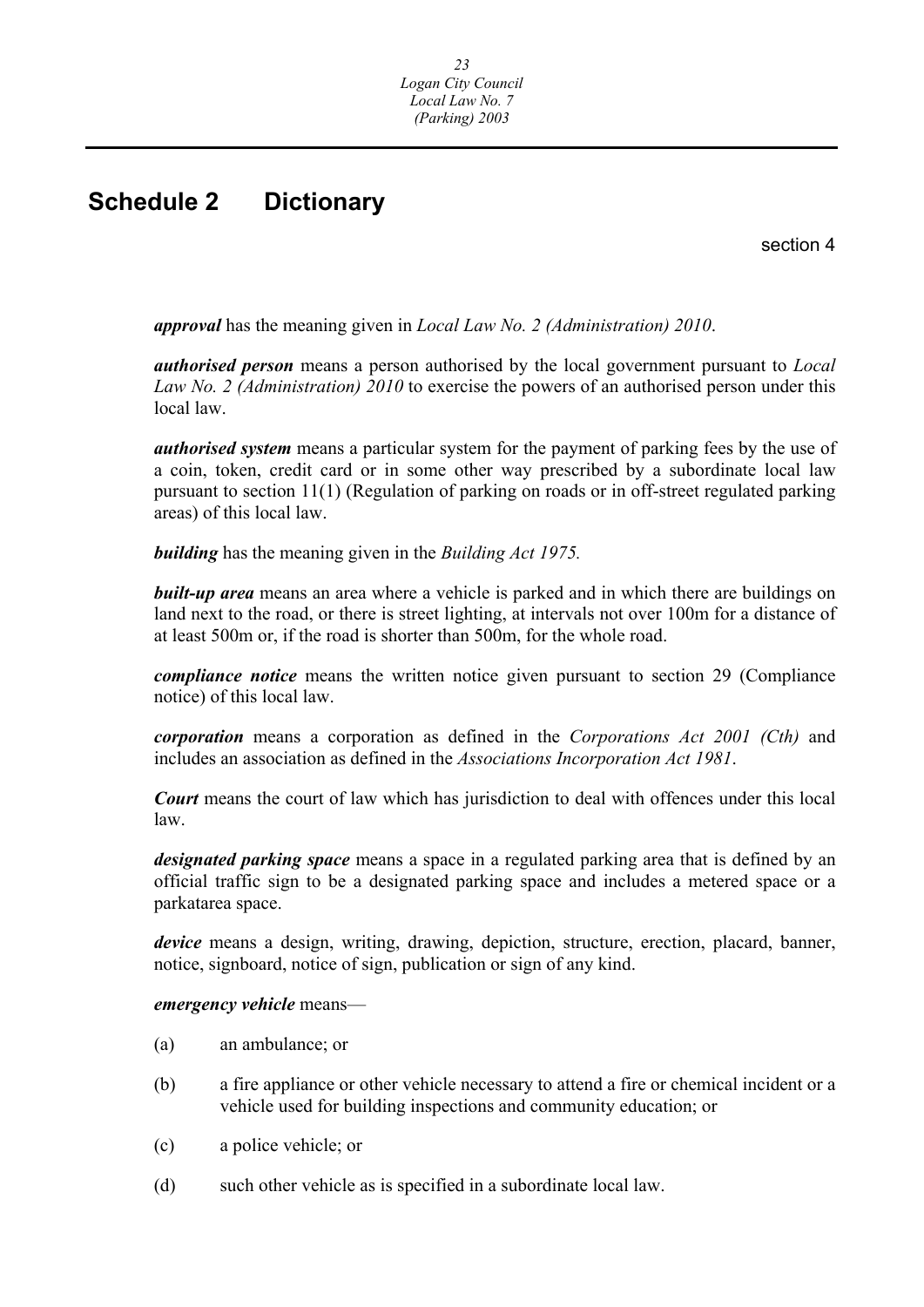*executive officer of a corporation* means a person who is concerned with, or takes part in, a corporation's management whether or not the person is a director or the person's position is given the name of executive officer.

*footpath* has the meaning given in the *Transport Operations (Road Use Management) Act 1995* and includes a mall, a square, court or other public place declared to be a footpath in a subordinate local law.

*general parking sign* means an official traffic sign applying to parking throughout a traffic area indicating the nature of the restriction applying to parking in the traffic area and the times when the restriction applies.

*heavy vehicle* has the meaning given in the *Transport Operations (Road Use Management) Act 1995*, schedule 4.

*interference* includes any damage, destruction, tampering, removal, alteration, disturbance or change.

*known user declaration* has the meaning given in the *State Penalties Enforcement Act 1999*.

*land* has the meaning given in the *Planning Act 2016.* 

*Local Government Act* has the meaning given in the *Local Government Act 2009*.

*local government area* has the meaning given in the *Local Government Act 2009.* 

*local government road* means—

- (a) a road under the *Local Government Act 2009*; and
- (b) a mall, a square, a court or other public place under the local government's control that is specified in a subordinate local law to be subject to this local law.

*local law* includes any subordinate local laws and all approvals granted pursuant to the local law.

*metered space* means a space on a road or in an off-street regulated parking area that is defined by an official traffic sign as a metered space.

*newspaper* has the meaning given in the *Printing and Newspapers Act 1981*.

*occupier* of premises means the person who has the control or management of the premises.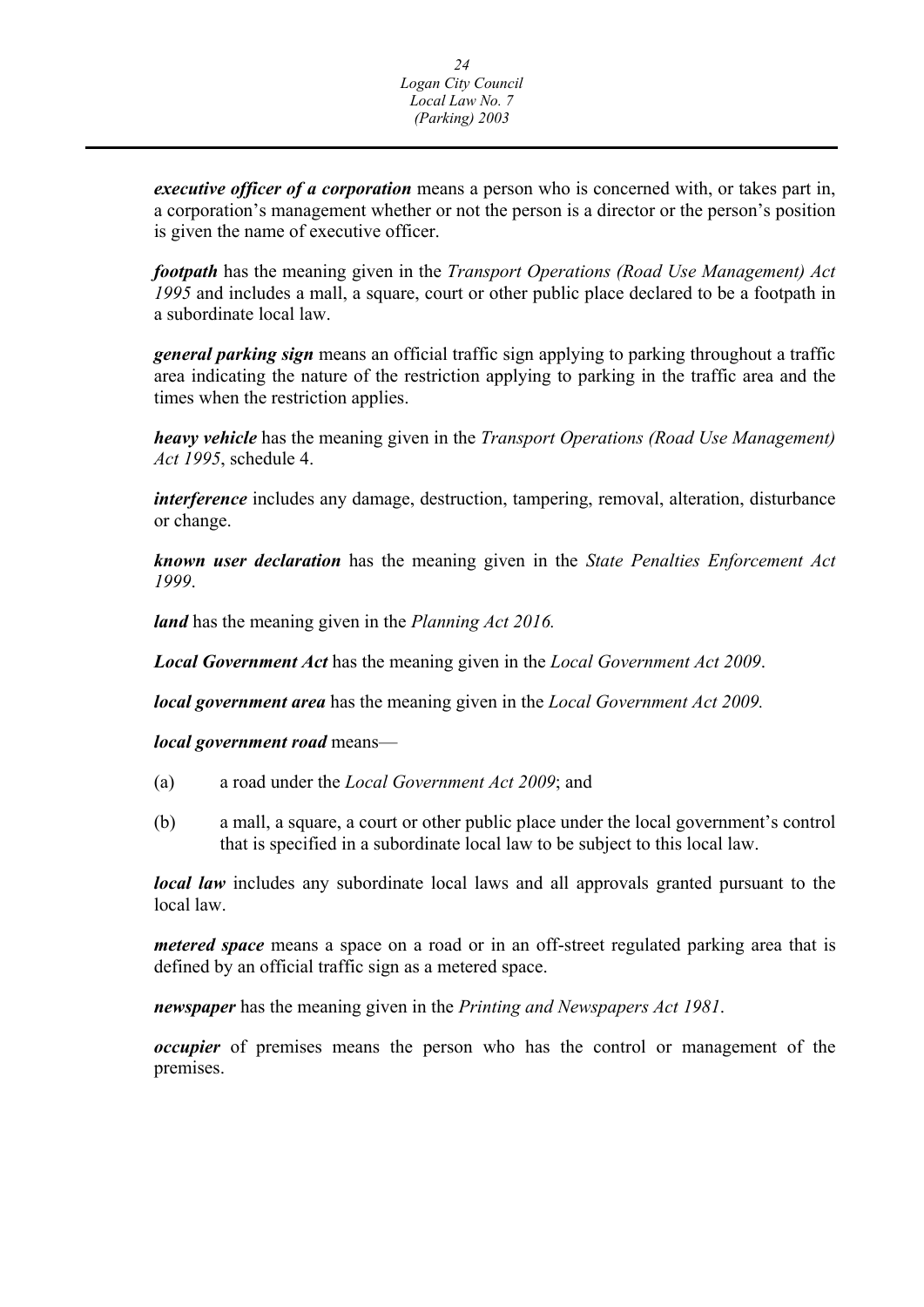*official traffic sign* means a sign, marking, light or device placed or erected to regulate, warn or guide traffic that is an official traffic sign under the *Transport Operations (Road Use Management) Act 199515*.

*off-street regulated parking area* means a premises which is controlled by the local government and is declared to be an off-street regulated parking area pursuant to section 10 (Off-street regulated parking areas) of this local law.

*owner* of a vehicle means the person in whose name the vehicle is registered under a law of a State or Territory.

*owner* of premises means the person for the time being entitled to receive the rent for the premises or who would be entitled to receive the rent for it if it were let to a tenant at a rent.

*paid parking* means parking in a designated parking space on payment of a prescribed fee for parking.

*park* has the meaning given in the *Transport Operations (Road Use Management) Act 1995*.

*parkatarea* **means** an area designated for parking where the payment of the required parking fee to a meter located in or at the entry of the area permits parking in any parking space within the area.

*parkatarea space* means a space in a traffic area, on a road or in an off-street regulated parking area that is defined by an official traffic sign as a parkatarea space.

*parking infringement notice* means an infringement notice under Part 3 of the *State Penalties Enforcement Act 1999*.

*parking permit for people with disabilities* means—

 $\overline{a}$ 

- (a) a parking permit for people with disabilities under section 111 (Parking permits for people with disabilities) of the *Transport Operations (Road Use Management) Act 199516*; or
- (b) a parking permit under a corresponding provision of the law of another State or Territory with a people with disabilities symbol.

 be approved by Queensland Transport in the form of an approval notice (see section 166 (Official traffic sign approvals) <sup>15</sup> The design, methods, standards and procedures relating to the sign must conform with the Manual of Uniform Traffic Control Devices issued by Queensland Transport under the *Transport Operations (Road Use Management) Act 1995* or of the *Transport Operations (Road Use Management) Act 1995*).

<sup>16</sup> Under section 111 (Parking permits for people with disabilities) of the *Transport Operations (Road Use Management) Act 1995* Queensland Transport may issue a permit to a person with a disability or to an organisation that transports persons with disabilities. The permit is subject to the conditions stated on it.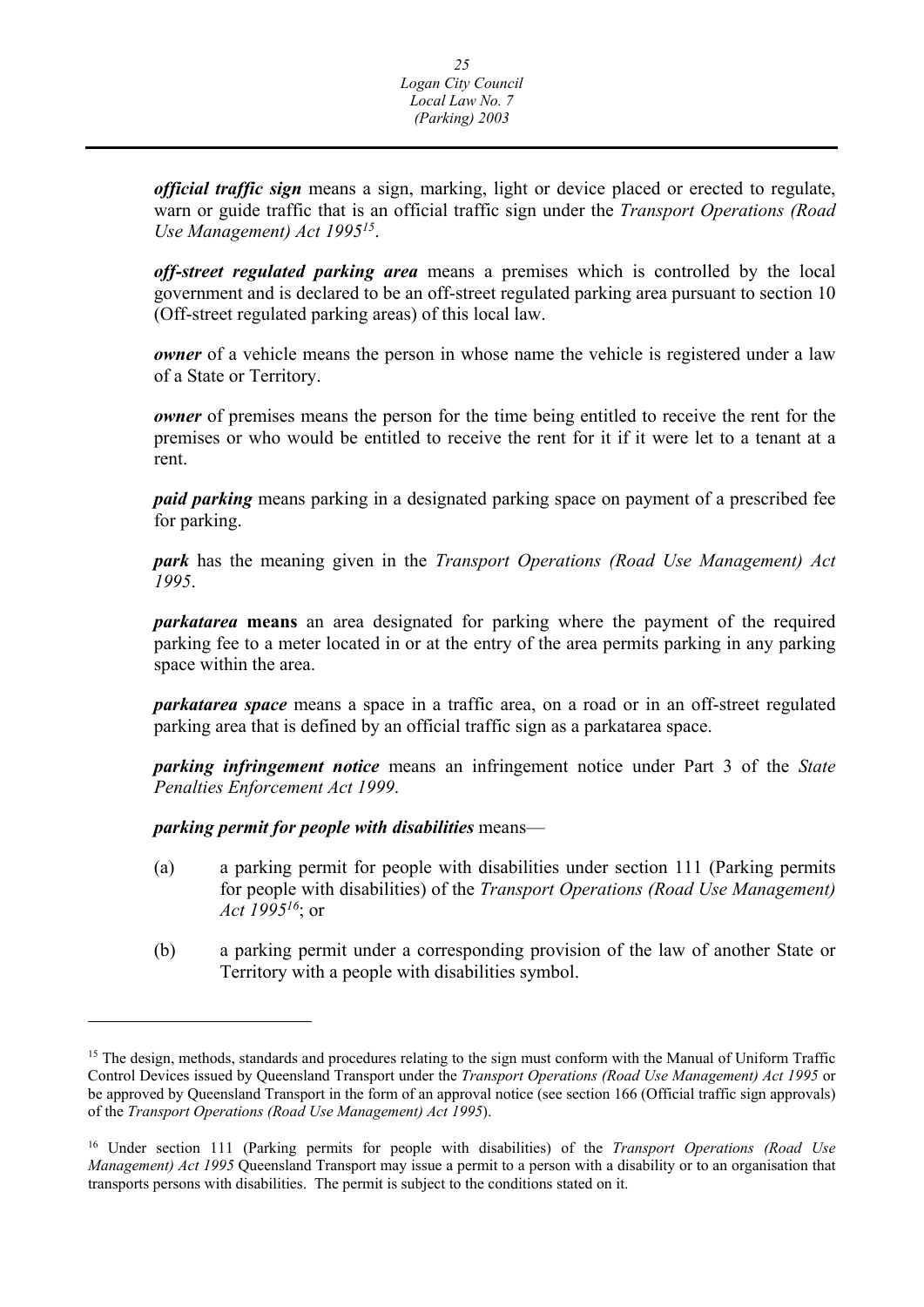*perform work* includes take action to comply with a Local Government Act and includes work required to be performed pursuant to a compliance notice, direction or a condition of a permit.

*permit* means a permit which has been granted pursuant to section 17 (Issue of a permit) of this local law which—

- (a) has not expired pursuant to section 20(2) (Term of a permit) of this local law; and
- (b) has not been cancelled pursuant to section 23 (Cancellation of a permit) of this local law.

*planning scheme* has the meaning given in the *Planning Act 2016.* 

*premises* means any land, building or structure and includes any part thereof.

*prescribed fee* means the fee prescribed by the local government.

*prescribed form* means the form prescribed by the local government.

#### *public place* means—

- (a) trust land; or
- (b) a reserve; or
- (c) premises of which the local government is the owner or occupier; or
- (d) premises specified in subordinate local law.

*public utility undertaking* means the provision of services to the public such as—

- (a) water, hydraulic power, electricity, gas; or
- (b) sewerage or drainage; or
- (c) telecommunications.

*publication* means any printed matter or written matter and includes a book, pamphlet, leaflet, circular, handbill, notice, ticket, voucher, pass, advertisement, poster, magazine or other periodical publication but does not include a newspaper.

*publicise* means to draw to the attention of, make known, advertise or promote and *publicises* has the corresponding meaning.

*reserve* has the meaning given in *Local Law No. 5 (Parks, Jetties and Boat Ramps) 2011.* 

*road* means a local government road and a State-controlled road.

*sign* means a device that publicises a matter.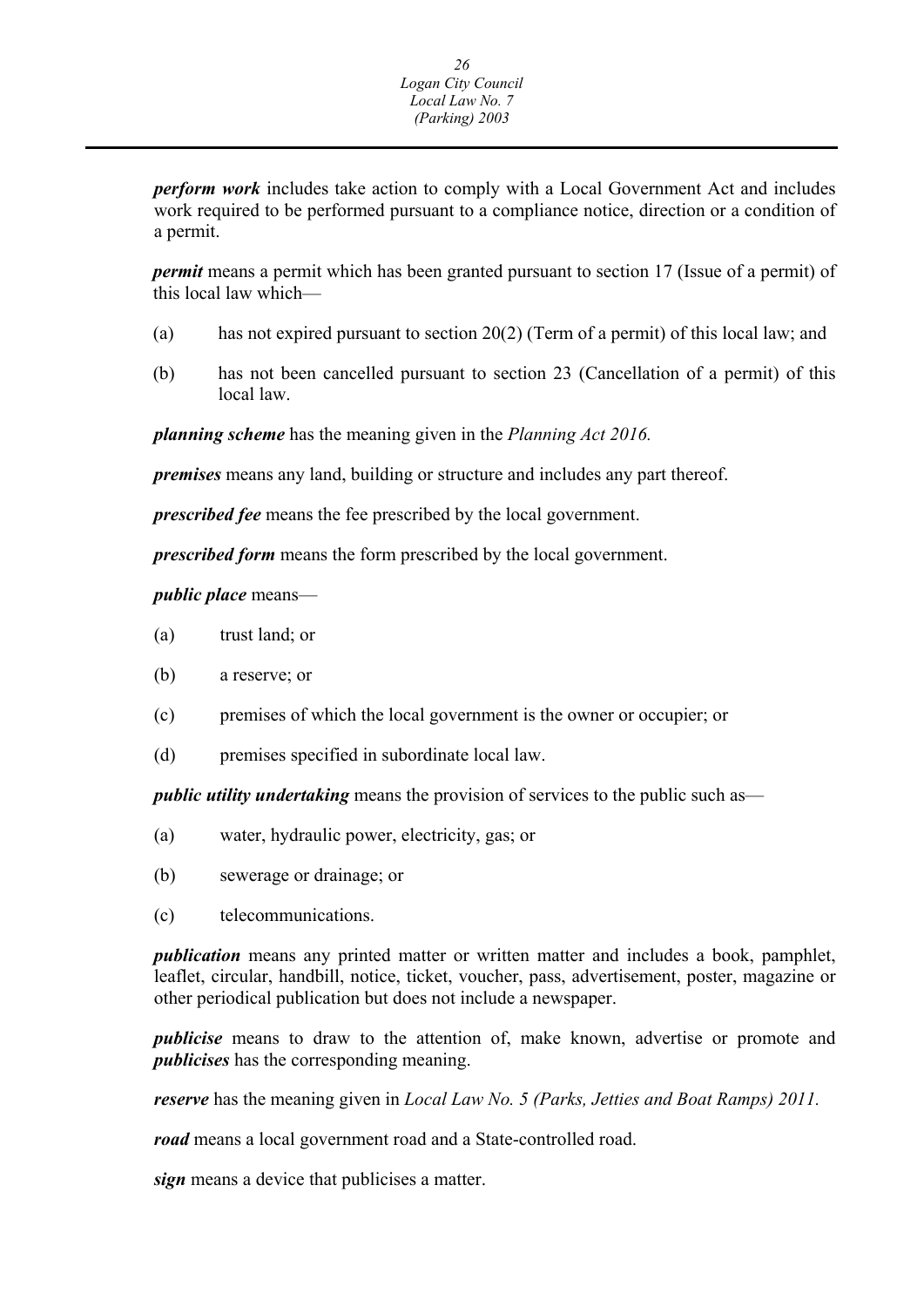*sold vehicle declaration* has the meaning given in the *State Penalties Enforcement Act 1999*.

*special parking sign* means an official traffic sign applying to parking in a particular part of a traffic area indicating the nature of the restriction applying to parking in that part of the traffic area and the times when the restriction applies.

*State-controlled road* means a State-controlled road under the *Transport Infrastructure Act 1994*.

*structure* has the meaning given in the *Building Act 1975* and includes a structure as defined in the *Local Government Act 2009* and any other thing as defined in a subordinate local law*.* 

*traffic area* means a part of the local government area that is declared to be a traffic area under section 5 (Declaration of traffic area) of this local law.

*trust land* means land dedicated as a reserve or granted in trust under the *Land Act 1994*  and for which the local government is the trustee under the *Land Act 1994*.

*vehicle* has the meaning given in the *Transport Operations (Road Use Management) Act 1995* and includes anything specified as a vehicle in a subordinate local law.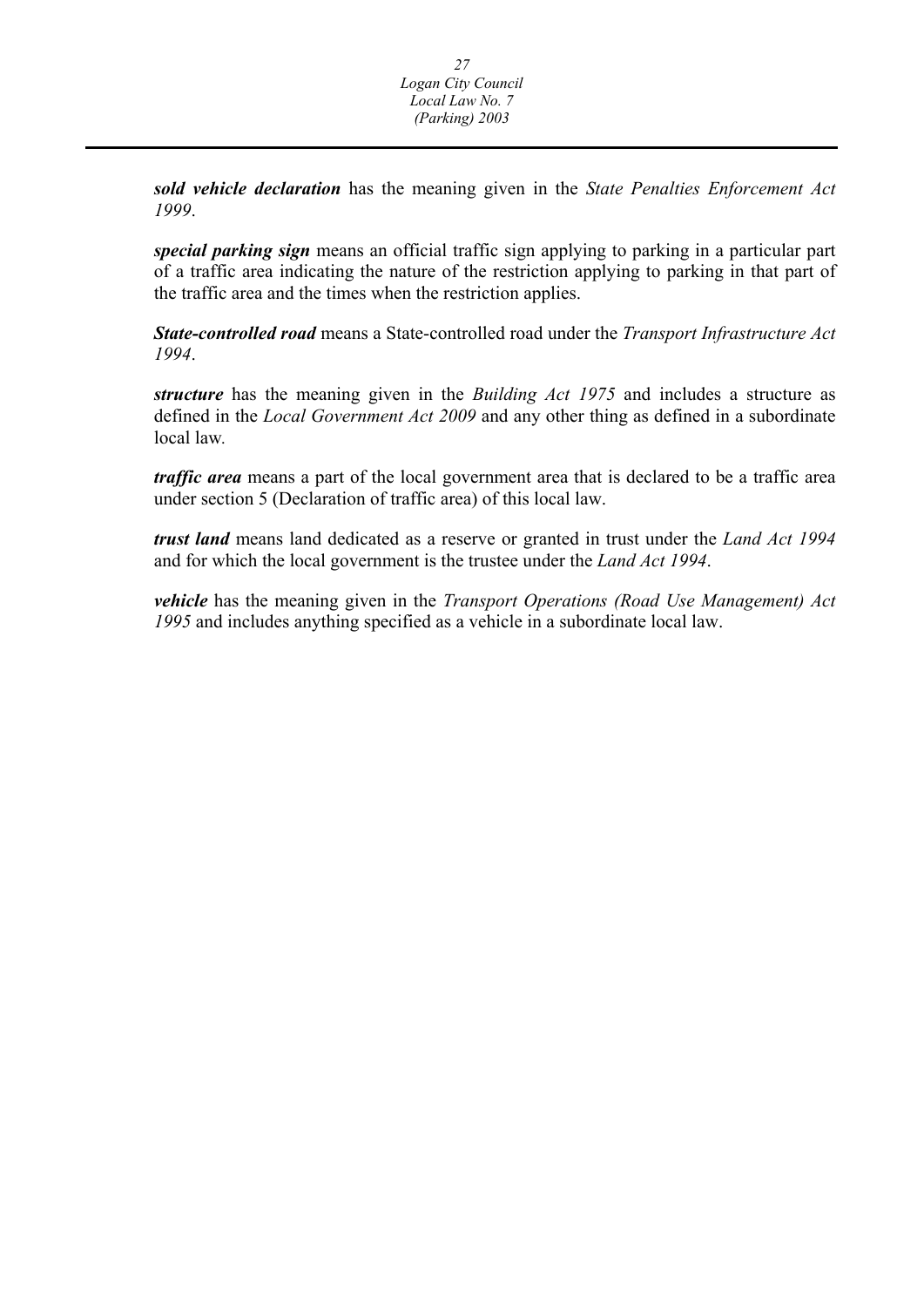## **Endnotes**

| 1 |              | <b>Index to Endnotes</b>              |  |
|---|--------------|---------------------------------------|--|
|   | $\mathbf{2}$ | Date to which amendments incorporated |  |
|   | 3            | Key                                   |  |
|   | 4            | <b>Table of reprints</b>              |  |
|   | 5            | List of legislation                   |  |
|   | 6            | <b>List of annotations</b>            |  |
|   |              |                                       |  |

## **2 Date to which amendments incorporated**

This reprint includes all amendments that commenced operation on or before the 11 December 2020.

## **3 Key**

Key to abbreviations in list of legislation and annotations

| Kev   | <b>Explanation</b> |
|-------|--------------------|
| amd   | = amended          |
| ch    | = chapter          |
| def   | $=$ definition     |
| div   | $=$ division       |
| hdg   | = heading          |
| ins   | = inserted         |
| om    | = omitted          |
| р     | = page             |
| pt    | $=$ part           |
| renum | = renumbered       |
| rep   | = repealed         |
| s     | = section          |
| sch   | = schedule         |
| sdiv  | $=$ subdivision    |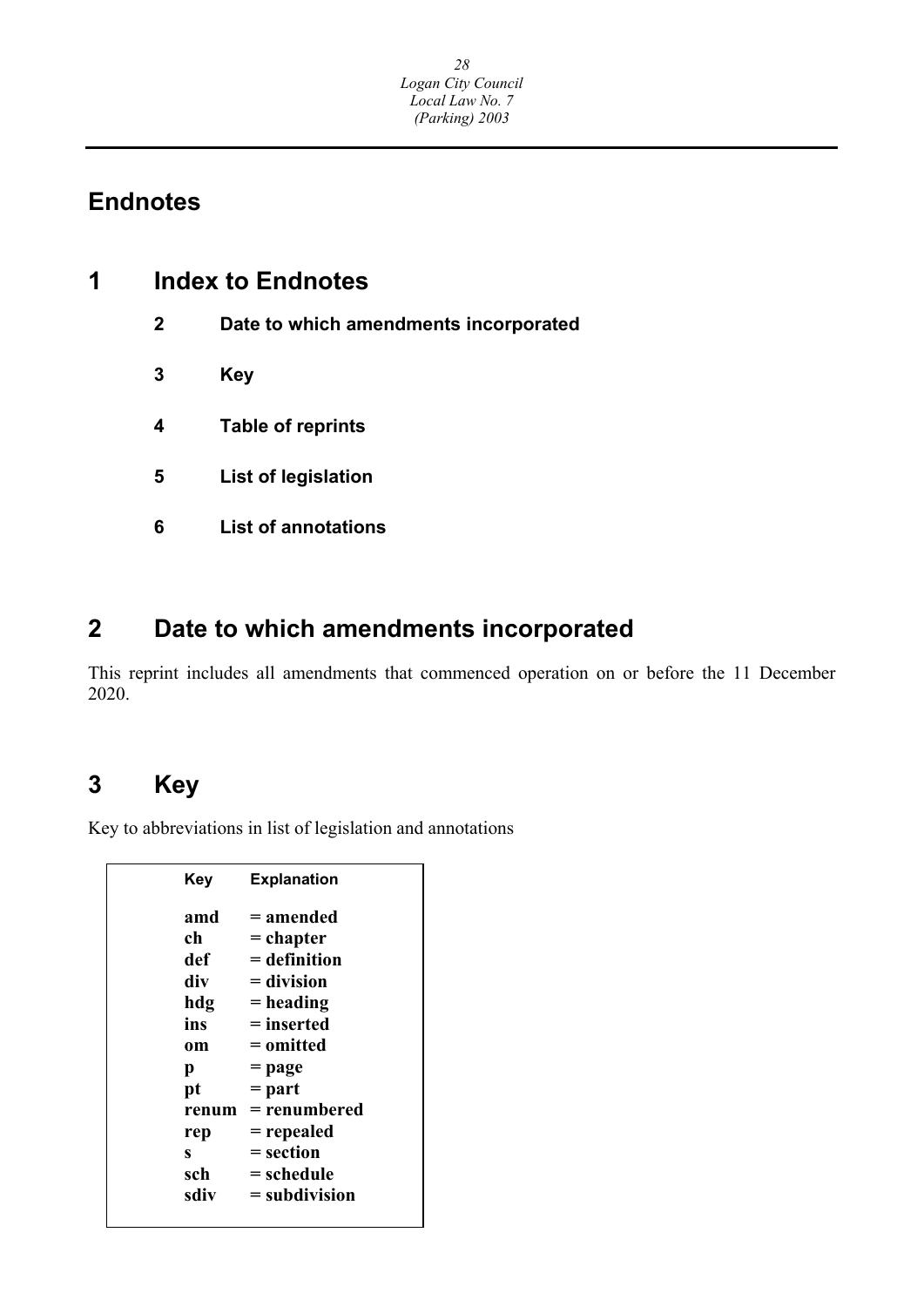#### **4 Table of reprints**

A reprint is issued upon the commencement of an amending instrument. A reprint is given the date of commencement of the amending instrument.

Table of reprints of this local law

| <b>Reprint</b> | <b>Amendments included</b>                                                                  | <b>Reprint date</b> |
|----------------|---------------------------------------------------------------------------------------------|---------------------|
| No.            |                                                                                             |                     |
| $\mathbf{1}$   | Amending Local Law No. 1 (Miscellaneous Local   24 June 2005<br>Laws) 2005                  |                     |
| 2              | Amending Local Law No. 2 (Miscellaneous Local   17 March 2006<br>Laws) 2005                 |                     |
| $\overline{3}$ | Amending Local Law No.1 (Miscellaneous Local 9 November 2007<br>Laws) 2007                  |                     |
| $\overline{4}$ | Amending Local Law No. 1 (Miscellaneous Local   14 January 2011<br>Laws) $2010$             |                     |
| 5              | Amending Local Law No. 1 (Miscellaneous Local   17 March 2017)<br>Laws) 2017                |                     |
| 6              | Amending Local Law No. 1 (Local Law No. 7)<br>(Parking) 2003) 2019                          | 28 June 2019        |
| $\overline{7}$ | Amending Local Law No. 1 (Local Law No. 7   11 December 2020<br><i>(Parking)</i> 2003) 2020 |                     |

#### **List of legislation 5**

**Original Local Law** 

Local Law No. 7 (Parking) 2003 date of gazettal 28 March 2003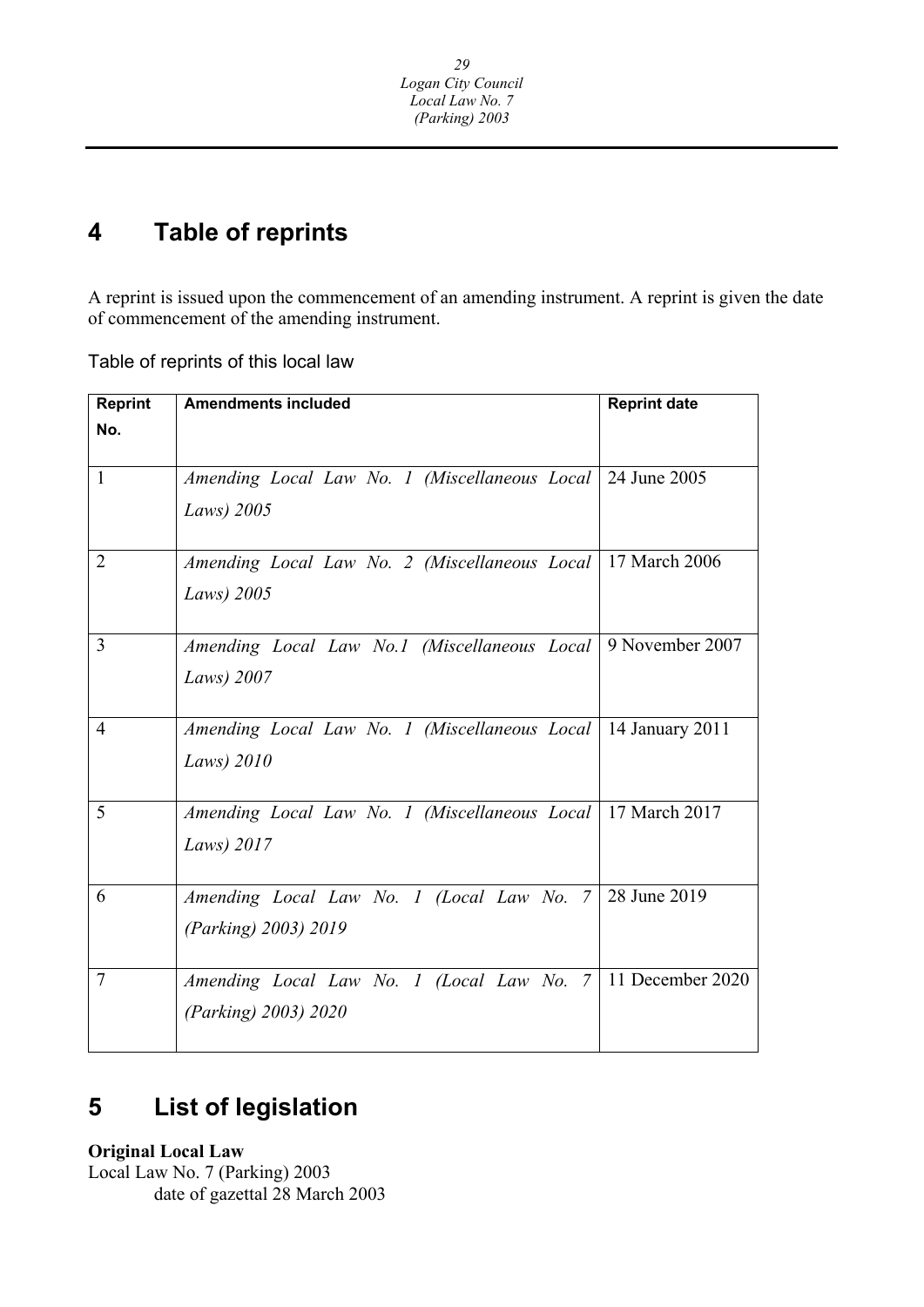|  | <b>Amending Local Laws</b> |
|--|----------------------------|
|  |                            |

| Amending Local Law No. 1 (Miscellaneous Local Laws) 2005       |
|----------------------------------------------------------------|
| date of gazettal 24 June 2005                                  |
| Amending Local Law No. 2 (Miscellaneous Local Laws) 2005       |
| date of gazettal 10 February 2006                              |
| Amending Local Law No. 1 (Miscellaneous Local Laws) 2007       |
| date of gazettal 9 November 2007                               |
| Amending Local Law No. 1 (Miscellaneous Local Laws) 2010       |
| date of gazettal 14 January 2011                               |
| Amending Local Law No. 1 (Miscellaneous Local Laws) 2017       |
| date of gazettal 17 March 2017                                 |
| Amending Local Law No. 1 (Local Law No. 7 (Parking) 2003) 2019 |
| date of gazettal 28 June 2019                                  |
| Amending Local Law No. 1 (Local Law No. 7 (Parking) 2003) 2020 |
| date of gazettal 11 December 2020                              |

#### **6 List of annotations**

### **PART 1—PRELIMINARY**

### **Application and object**

| s <sub>2</sub> | amd                               | Amending Local Law No. 2 (Miscellaneous |
|----------------|-----------------------------------|-----------------------------------------|
|                |                                   | Local Laws) 2005 s 134                  |
|                | amd                               | Amending Local Law No. 1 (Miscellaneous |
|                |                                   | Local Laws) 2007 s 33                   |
|                | amd hdg                           | Amending Local Law No. 1 (Miscellaneous |
|                |                                   | Local Laws) 2010 s 4                    |
|                | amd                               | Amending Local Law No. 1 (Miscellaneous |
|                |                                   | Local Laws) 2010 s 4                    |
|                | amd                               | Amending Local Law No. 1 (Miscellaneous |
|                |                                   | Local Laws) 2017 s 17                   |
|                | <b>Relationship to other laws</b> |                                         |
| s <sub>3</sub> | ins                               | Amending Local Law No. 1 (Miscellaneous |
|                |                                   | Local Laws) 2007 s 35                   |
|                | amd                               | Amending Local Law No. 1 (Miscellaneous |
|                |                                   | Local Laws) $2010 s 5$                  |
|                | amd                               | Amending Local Law No. 1 (Miscellaneous |
|                |                                   | Local Laws) 2017 s 18                   |
|                | Definitions—the dictionary        |                                         |
| s <sub>4</sub> | amd                               | Amending Local Law No. 1 (Miscellaneous |
|                |                                   | Local Laws) $2005 s 80$                 |
|                | amd hdg                           | Amending Local Law No. 2 (Miscellaneous |
|                |                                   | Local Laws) 2005 s 119                  |
|                | amd                               | Amending Local Law No. 2 (Miscellaneous |
|                |                                   | Local Laws) 2005 s 119                  |
|                | renum                             | Amending Local Law No. 1 (Miscellaneous |
|                |                                   | Local Laws) 2007 s 34                   |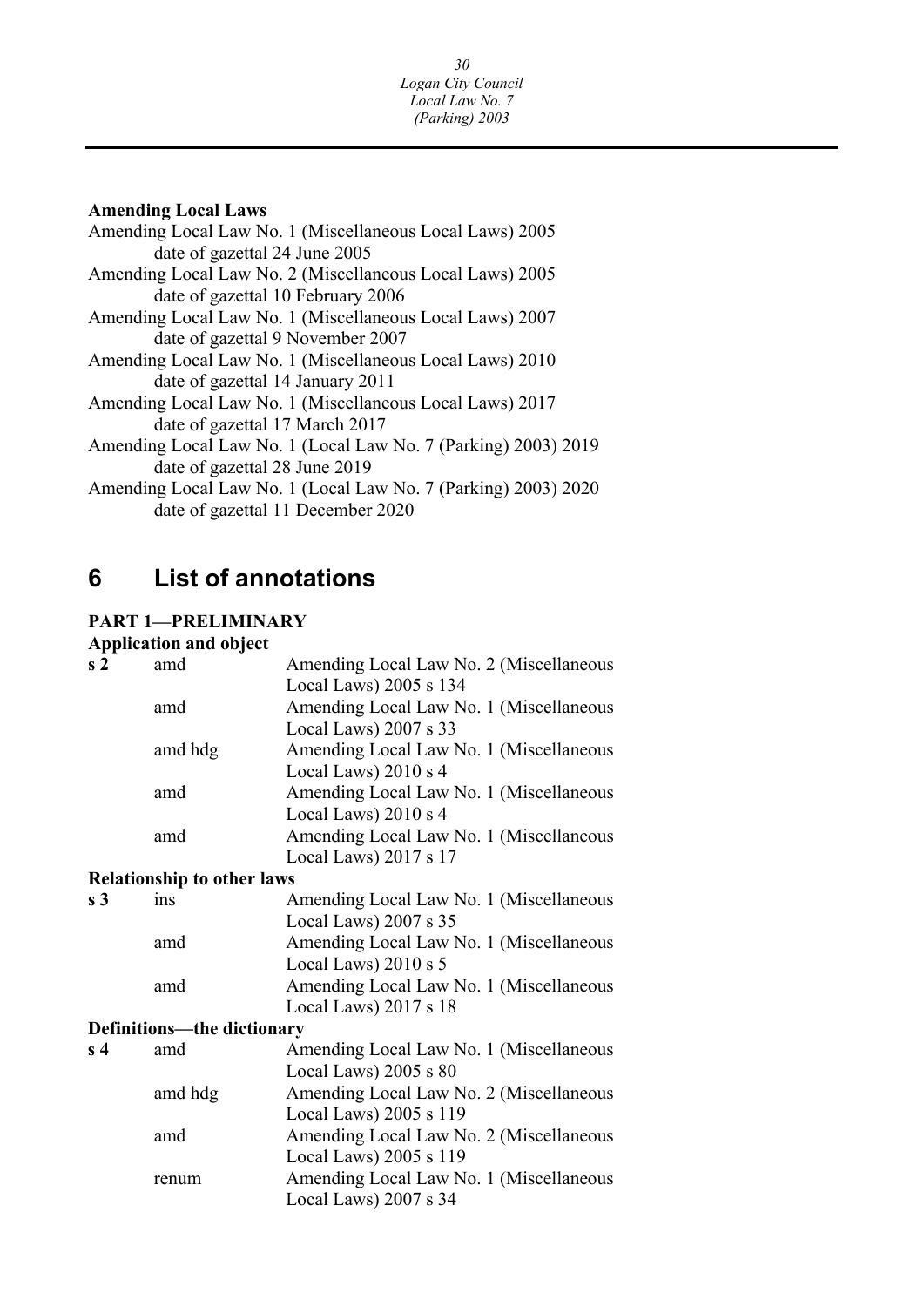### <span id="page-31-0"></span>**PART 2—REGULATION OF PARKING**

#### **Declaration of traffic area**

| s <sub>5</sub> | amd                                       | Amending Local Law No. 2 (Miscellaneous<br>Local Laws) 2005 s 134 |
|----------------|-------------------------------------------|-------------------------------------------------------------------|
|                | renum/amd                                 | Amending Local Law No. 1 (Miscellaneous                           |
|                |                                           | Local Laws) 2007 ss 34, 36                                        |
|                | amd                                       | Amending Local Law No. 1 (Miscellaneous                           |
|                |                                           | Local Laws) $2010 s 6$                                            |
|                | Regulation of parking in a traffic area   |                                                                   |
| $s\,6$         | amd                                       | Amending Local Law No. 2 (Miscellaneous                           |
|                |                                           | Local Laws) 2005 s 134                                            |
|                | renum                                     | Amending Local Law No. 1 (Miscellaneous                           |
|                |                                           | Local Laws) 2007 s 34                                             |
|                | amd                                       | Amending Local Law No. 1 (Miscellaneous                           |
|                |                                           | Local Laws) 2010 s 7                                              |
|                | <b>General parking sign</b>               |                                                                   |
| s <sub>7</sub> | renum/amd                                 | Amending Local Law No. 1 (Miscellaneous                           |
|                |                                           | Local Laws) 2007 ss 34, 37                                        |
|                | amd                                       | Amending Local Law No. 1 (Miscellaneous                           |
|                |                                           | Local Laws) 2010 s 8                                              |
| s <sub>8</sub> | <b>Special parking sign</b><br>amd        | Amending Local Law No. 2 (Miscellaneous                           |
|                |                                           | Local Laws) 2005 s 120                                            |
|                | renum/amd                                 | Amending Local Law No. 1 (Miscellaneous                           |
|                |                                           | Local Laws) 2007 ss 34, 38                                        |
|                | amd                                       | Amending Local Law No. 1 (Miscellaneous                           |
|                |                                           | Local Laws) 2010 s 9                                              |
|                | <b>Division 2-Regulated Parking</b>       |                                                                   |
| div hdg amd    |                                           | Amending Local Law No. 1 (Miscellaneous                           |
|                |                                           | Local Laws) 2010 s 10                                             |
|                | Parking on roads                          |                                                                   |
| s 9            | amd                                       | Amending Local Law No. 2 (Miscellaneous                           |
|                |                                           | Local Laws) 2005 s 121                                            |
|                | amd                                       | Amending Local Law No. 2 (Miscellaneous                           |
|                |                                           | Local Laws) 2005 s 134                                            |
|                | renum/amd                                 | Amending Local Law No. 1 (Miscellaneous                           |
|                |                                           | Local Laws) 2007 ss 34, 39                                        |
|                | amd hdg                                   | Amending Local Law No. 1 (Miscellaneous                           |
|                |                                           | Local Laws) 2010 s 11                                             |
|                | amd                                       | Amending Local Law No. 1 (Miscellaneous                           |
|                |                                           | Local Laws) 2010 s 11                                             |
|                | <b>Off-street regulated parking areas</b> |                                                                   |
| s 10           | amd                                       | Amending Local Law No. 2 (Miscellaneous                           |
|                |                                           | Local Laws) 2005 s 122                                            |
|                | amd                                       | Amending Local Law No. 2 (Miscellaneous                           |
|                |                                           | Local Laws) 2005 s 134                                            |
|                | renum/amd                                 | Amending Local Law No. 1 (Miscellaneous                           |
|                |                                           | Local Laws) 2007 ss 34, 40                                        |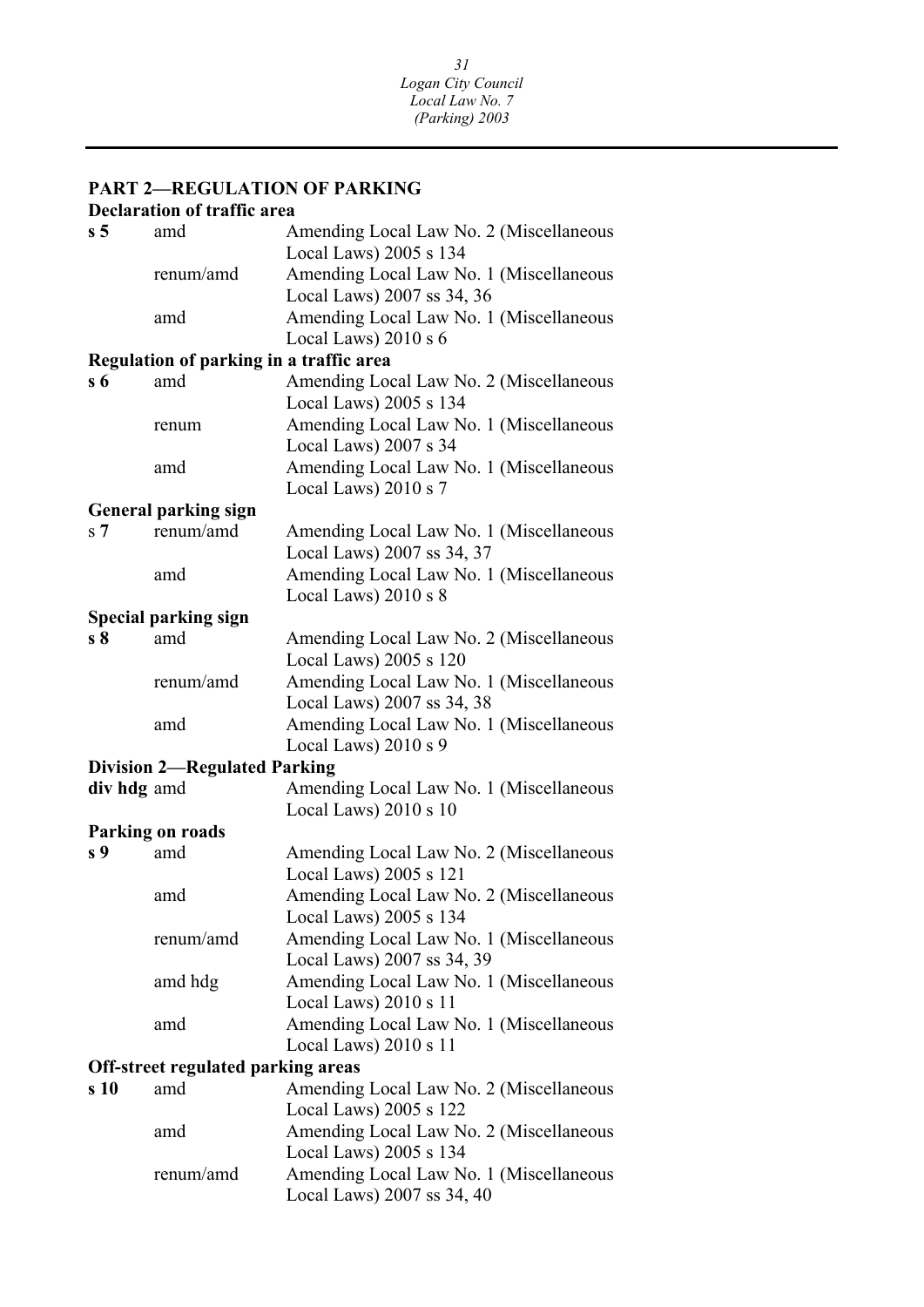#### <span id="page-32-0"></span>ins **Regulation of parking on roads or in off-street regulated parking areas**  s 11 amd Amending Local Law No. 2 (Miscellaneous Local Laws) 2005 s 134 renum/amd Amending Local Law No. 1 (Miscellaneous Local Laws) 2007 ss 34, 41 amd hdg Amending Local Law No. 1 (Miscellaneous Local Laws) 2010 s 12 amd Amending Local Law No. 1 (Miscellaneous Local Laws) 2010 s 12 **Installation of official traffic signs for regulated parking areas**  s 12 amd Amending Local Law No. 2 (Miscellaneous Local Laws) 2005 s 134 renum/amd Amending Local Law No. 1 (Miscellaneous Local Laws) 2007 ss 34, 42 amd Amending Local Law No. 1 (Miscellaneous Local Laws) 2010 s 13 **Temporary parking restrictions**  s 13 amd Amending Local Law No. 2 (Miscellaneous Local Laws) 2005 s 134 renum/amd Amending Local Law No. 1 (Miscellaneous Local Laws) 2007 ss 34, 43 amd Amending Local Law No. 1 (Miscellaneous Local Laws) 2010 s 14 **Duration of temporary prohibition or restriction**  s **14** renum/amd Amending Local Law No. 1 (Miscellaneous Local Laws) 2007 s 34, 44 **Local government's responsibility to people with diabilities**  s 15 renum Amending Local Law No. 1 (Miscellaneous Local Laws) 2007 s 34 **Parking under a parking permit for people with diabilities**  s 16 renum Amending Local Law No. 1 (Miscellaneous Local Laws) 2007 s 34 **Issue of a permit**  s 17 amd Amending Local Law No. 2 (Miscellaneous Local Laws) 2005 s 134 renum Amending Local Law No. 1 (Miscellaneous Local Laws) 2007 s 34 amd Amending Local Law No. 1 (Miscellaneous Local Laws) 2010 s 15 **Persons to whom parking permits may be granted**  s 18 ins Amending Local Law No. 1 (Miscellaneous Local Laws) 2010 s 16 **Application for a permit**  s 19 amd Amending Local Law No. 2 (Miscellaneous Local Laws) 2005 s 134 renum/amd Amending Local Law No. 1 (Miscellaneous Local Laws) 2007 ss 34, 45 renum/amd Amending Local Law No. 1 (Miscellaneous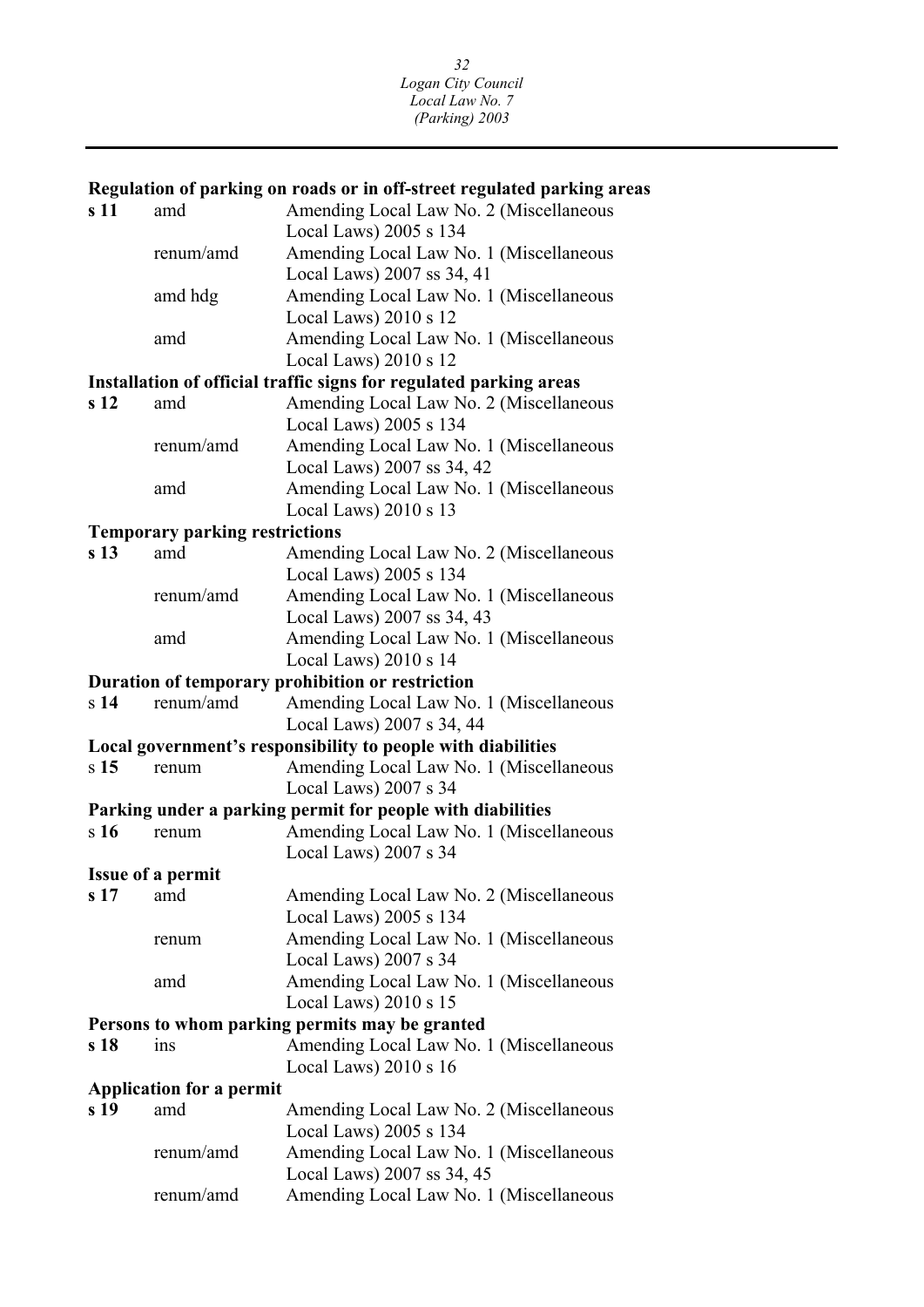<span id="page-33-0"></span>Local Laws) 2010 ss 16, 17 **Term of a permit s 20** amd Amending Local Law No. 2 (Miscellaneous Local Laws) 2005 s 134 renum/amd Amending Local Law No. 1 (Miscellaneous Local Laws) 2007 ss 34, 46 renum/amd Amending Local Law No. 1 (Miscellaneous Local Laws) 2010 ss 16, 18 **Conditions of a permit**  s 21 amd Amending Local Law No. 2 (Miscellaneous Local Laws) 2005 s 123 amd Amending Local Law No. 2 (Miscellaneous Local Laws) 2005 s 134 renum/amd Amending Local Law No. 1 (Miscellaneous Local Laws) 2007 ss 34, 47 renum Amending Local Law No. 1 (Miscellaneous Local Laws) 2010 s 16 **Amendment, renewal or transfer of a permit s 22** amd Amending Local Law No. 2 (Miscellaneous Local Laws) 2005 s 124 amd Amending Local Law No. 2 (Miscellaneous Local Laws) 2005 s 134 renum Amending Local Law No. 1 (Miscellaneous Local Laws) 2007 ss 34, 48 renum/amd Amending Local Law No. 1 (Miscellaneous Local Laws) 2010 ss 16, 19 **Cancellation of a permit**  s 23 amd Amending Local Law No. 2 (Miscellaneous Local Laws) 2005 s 134 renum/amd Amending Local Law No. 1 (Miscellaneous Local Laws) 2007 ss 34, 49 renum Amending Local Law No. 1 (Miscellaneous Local Laws) 2010 s 16 **Compliance with conditions of a permit**  s **24** renum/amd Amending Local Law No. 1 (Miscellaneous Local Laws) 2007 ss 34, 50 renum Amending Local Law No. 1 (Miscellaneous Local Laws) 2010 s 16 **Parking infringement notice penalties**  s **25** renum/hdg Amending Local Law No. 1 (Miscellaneous Local Laws) 2007 ss 34, 51 renum/hdg/amd Amending Local Law No. 1 (Miscellaneous Local Laws) 2010 ss 16, 20 **Interference with regulated parking s 26** amd Amending Local Law No. 2 (Miscellaneous Local Laws) 2005 s 134 renum/amd Amending Local Law No. 1 (Miscellaneous Local Laws) 2007 ss 34, 52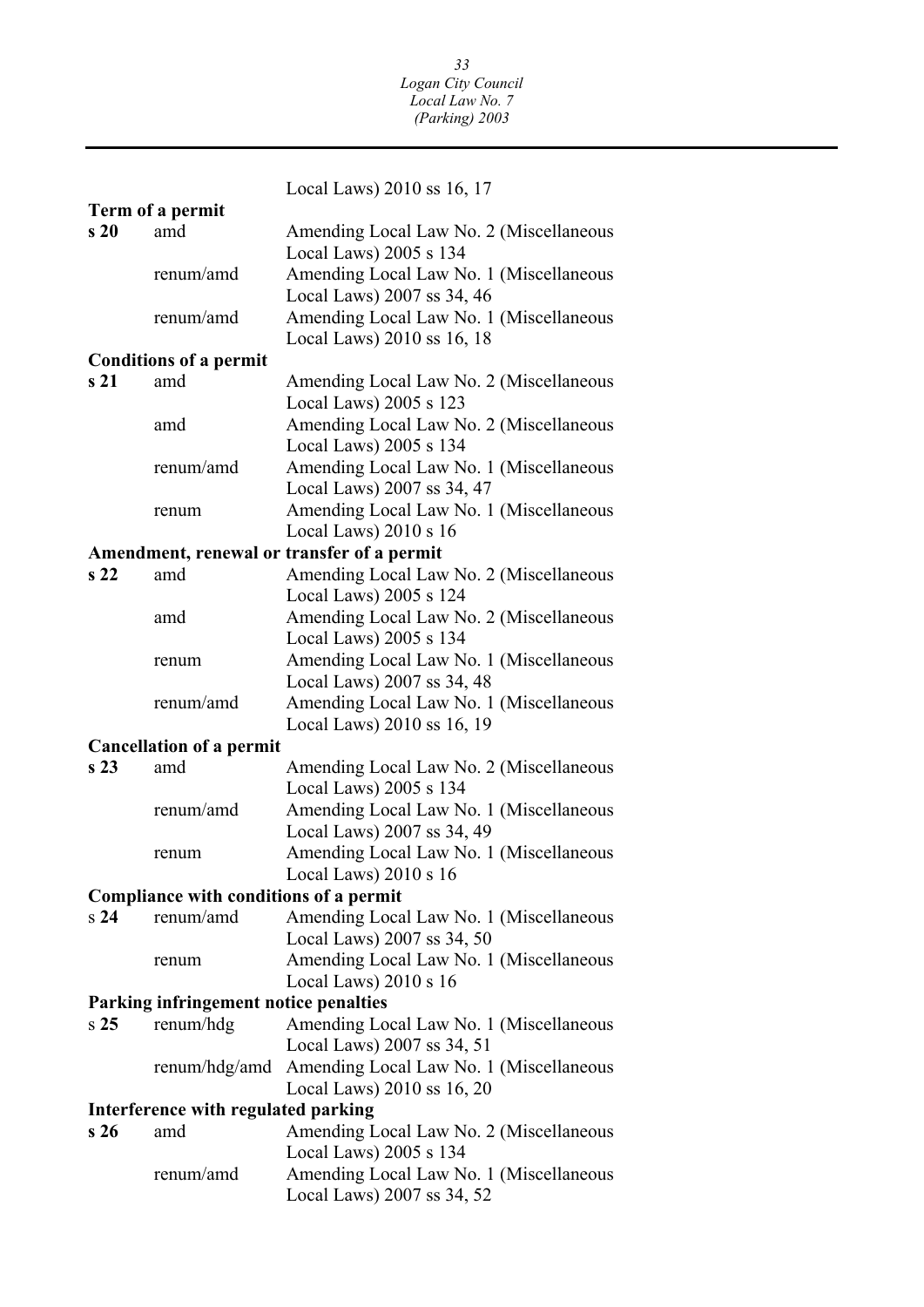|                          | renum/amd                          | Amending Local Law No. 1 (Miscellaneous                                             |  |
|--------------------------|------------------------------------|-------------------------------------------------------------------------------------|--|
|                          |                                    | Local Laws) 2010 ss 16, 21                                                          |  |
|                          |                                    | <b>PART 3—HEAVY VEHICLE PARKING ON A ROAD OR IN A PUBLIC PLACE</b>                  |  |
| pt hdg amd               |                                    | Amending Local Law No. 2 (Miscellaneous<br>Local Laws) $2005$ s $125$               |  |
| pt hdg amd               |                                    | Amending Local Law No. 1 (Miscellaneous                                             |  |
|                          |                                    | Local Laws) 2010 s 22                                                               |  |
|                          |                                    | Restrictions on heavy vehicle parking on a road or in a public place                |  |
| s <sub>27</sub>          | amd                                | Amending Local Law No. 2 (Miscellaneous                                             |  |
|                          |                                    | Local Laws) 2005 s 134                                                              |  |
|                          | renum/amd                          | Amending Local Law No. 1 (Miscellaneous                                             |  |
|                          |                                    | Local Laws) 2007 ss 34, 53                                                          |  |
|                          | renum/hdg/amd                      | Amending Local Law No. 1 (Miscellaneous                                             |  |
|                          |                                    | Local Laws) 2010 ss 16, 23                                                          |  |
|                          | <b>PART 4-ENFORCEMENT</b>          |                                                                                     |  |
|                          | <b>Parking infringement notice</b> |                                                                                     |  |
| s <sub>28</sub>          | amd                                | Amending Local Law No. 2 (Miscellaneous                                             |  |
|                          |                                    | Local Laws) 2005 s 126                                                              |  |
|                          |                                    | renum/hdg/amd Amending Local Law No. 1 (Miscellaneous                               |  |
|                          |                                    | Local Laws) 2007 ss 34, 54                                                          |  |
|                          |                                    | renum/hdg/amd Amending Local Law No. 1 (Miscellaneous<br>Local Laws) 2010 ss 16, 24 |  |
|                          | amd                                | Amending Local Law No. 1 (Miscellaneous                                             |  |
|                          |                                    | Local Laws) 2017 s 19                                                               |  |
| <b>Compliance notice</b> |                                    |                                                                                     |  |
| s29                      | amd                                | Amending Local Law No. 1 (Miscellaneous                                             |  |
|                          |                                    | Local Laws) $2005 s 82$                                                             |  |
|                          | amd                                | Amending Local Law No. 2 (Miscellaneous                                             |  |
|                          |                                    | Local Laws) 2005 s 134                                                              |  |
|                          | renum/amd                          | Amending Local Law No. 1 (Miscellaneous                                             |  |
|                          |                                    | Local Laws) 2007 ss 34, 55                                                          |  |
|                          | renum/amd                          | Amending Local Law No. 1 (Miscellaneous                                             |  |
|                          |                                    | Local Laws) 2010 ss 16, 25                                                          |  |
|                          | <b>Performance of work</b>         |                                                                                     |  |
| s30                      | amd                                | Amending Local Law No. 2 (Miscellaneous                                             |  |
|                          |                                    | Local Laws) 2005 s 134                                                              |  |
|                          |                                    | renum/hdg/amd Amending Local Law No. 1 (Miscellaneous<br>Local Laws) 2007 ss 34, 56 |  |
|                          | renum/amd                          | Amending Local Law No. 1 (Miscellaneous                                             |  |
|                          |                                    | Local Laws) 2010 ss 16, 26                                                          |  |
|                          |                                    | <b>PART 5-ADMINISTRATIVE PROVISIONS</b>                                             |  |
|                          |                                    | Executive officers must ensure the corporation complies with the local law          |  |
| s 31                     | amd                                | Amending Local Law No. 2 (Miscellaneous                                             |  |
|                          |                                    | Local Laws) 2005 s 127                                                              |  |
|                          | amd                                | Amending Local Law No. 2 (Miscellaneous                                             |  |
|                          |                                    | Local Laws) 2005 s 134                                                              |  |
|                          | renum/amd                          | Amending Local Law No. 1 (Miscellaneous                                             |  |
|                          |                                    | Local Laws) 2007 ss 34, 57                                                          |  |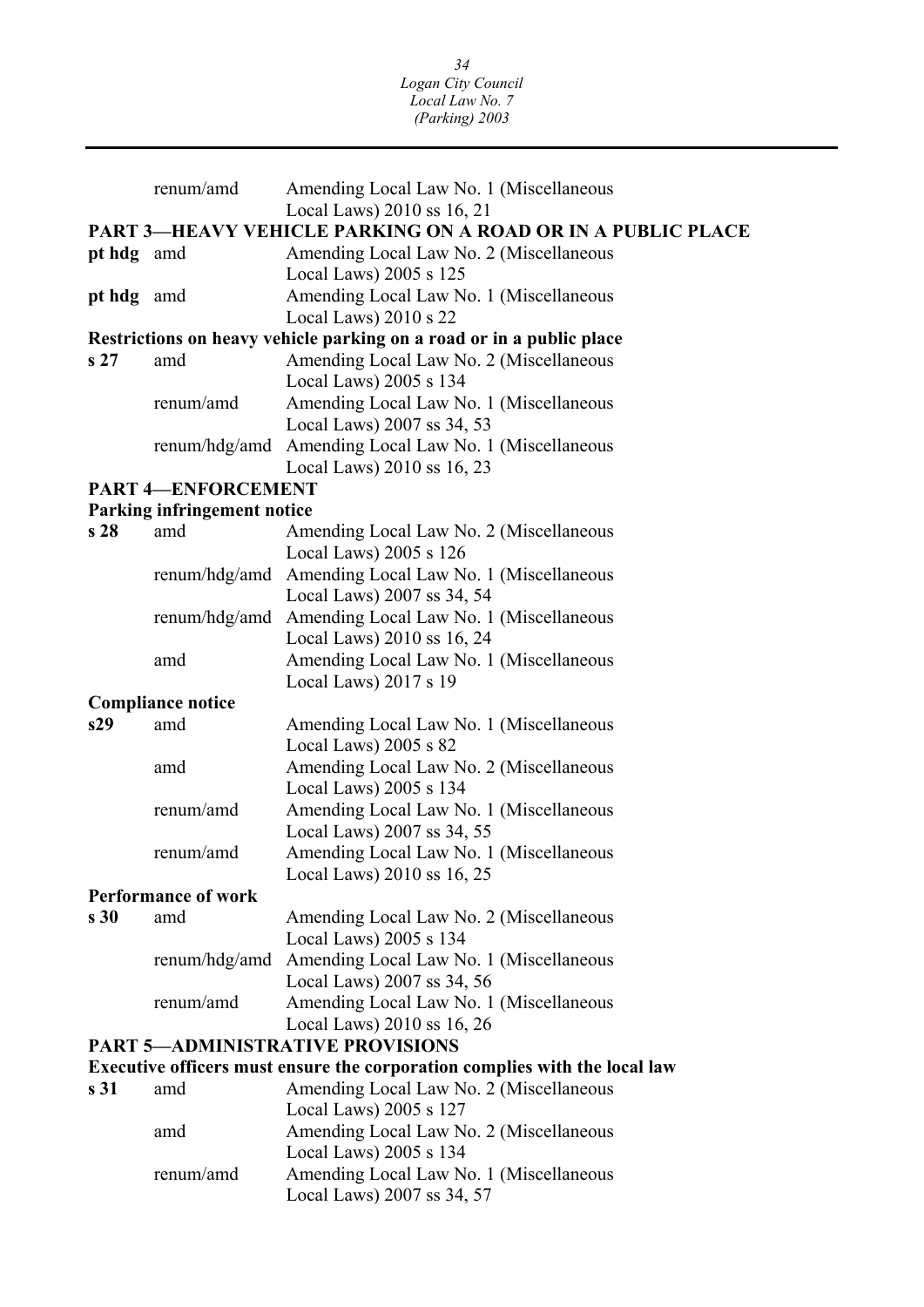|                 | renum                                | Amending Local Law No. 1 (Miscellaneous                               |
|-----------------|--------------------------------------|-----------------------------------------------------------------------|
|                 |                                      | Local Laws) 2010 s 16                                                 |
|                 |                                      | Owners must ensure compliance with the local law                      |
| s <sub>32</sub> | amd                                  | Amending Local Law No. 2 (Miscellaneous                               |
|                 |                                      | Local Laws) 2005 s 128                                                |
|                 | amd                                  | Amending Local Law No. 2 (Miscellaneous                               |
|                 |                                      | Local Laws) 2005 s 134                                                |
|                 | renum/amd                            | Amending Local Law No. 1 (Miscellaneous                               |
|                 |                                      | Local Laws) 2007 ss 34, 58                                            |
|                 | renum/amd                            | Amending Local Law No. 1 (Miscellaneous                               |
|                 |                                      | Local Laws) 2010 ss 16, 27                                            |
|                 | <b>Liability of third parties</b>    |                                                                       |
| s <sub>33</sub> | amd                                  | Amending Local Law No. 2 (Miscellaneous                               |
|                 |                                      | Local Laws) 2005 s 134                                                |
|                 | renum/amd                            | Amending Local Law No. 1 (Miscellaneous                               |
|                 |                                      | Local Laws) 2007 ss 34, 59                                            |
|                 | renum/amd                            | Amending Local Law No. 1 (Miscellaneous                               |
|                 |                                      | Local Laws) 2010 ss 16, 28                                            |
|                 | <b>Attempts to commit offences</b>   |                                                                       |
| s <sub>34</sub> | amd                                  | Amending Local Law No. 2 (Miscellaneous                               |
|                 |                                      | Local Laws) 2005 s 129                                                |
|                 | renum/amd                            | Amending Local Law No. 1 (Miscellaneous                               |
|                 |                                      | Local Laws) 2007 ss 34, 60                                            |
|                 | renum                                | Amending Local Law No. 1 (Miscellaneous                               |
|                 |                                      | Local Laws) 2010 s 16                                                 |
|                 | <b>Liability of local government</b> |                                                                       |
| s <sub>35</sub> | amd                                  | Amending Local Law No. 2 (Miscellaneous                               |
|                 |                                      | Local Laws) 2005 s 134                                                |
|                 | renum/amd                            | Amending Local Law No. 1 (Miscellaneous                               |
|                 |                                      |                                                                       |
|                 |                                      |                                                                       |
|                 | renum/amd                            | Local Laws) 2007 ss 34, 61<br>Amending Local Law No. 1 (Miscellaneous |
|                 |                                      |                                                                       |
| <b>Defence</b>  |                                      | Local Laws) 2010 ss 16, 29                                            |
| s <sub>36</sub> | amd                                  |                                                                       |
|                 |                                      | Amending Local Law No. 2 (Miscellaneous                               |
|                 | amd                                  | Local Laws) 2005 s 130                                                |
|                 |                                      | Amending Local Law No. 2 (Miscellaneous<br>Local Laws) 2005 s 134     |
|                 | renum                                |                                                                       |
|                 |                                      | Amending Local Law No. 1 (Miscellaneous                               |
|                 | renum/amd                            | Local Laws) 2007 s 34<br>Amending Local Law No. 1 (Miscellaneous      |
|                 |                                      | Local Laws) 2010 ss 16, 30                                            |
|                 | <b>Subordinate local laws</b>        |                                                                       |
| s <sub>37</sub> | amd                                  |                                                                       |
|                 |                                      | Amending Local Law No. 2 (Miscellaneous<br>Local Laws) 2005 s 131     |
|                 | amd                                  | Amending Local Law No. 2 (Miscellaneous                               |
|                 |                                      | Local Laws) 2005 s 134                                                |
|                 | renum/amd                            | Amending Local Law No. 1 (Miscellaneous                               |
|                 |                                      | Local Laws) 2007 ss 34, 62                                            |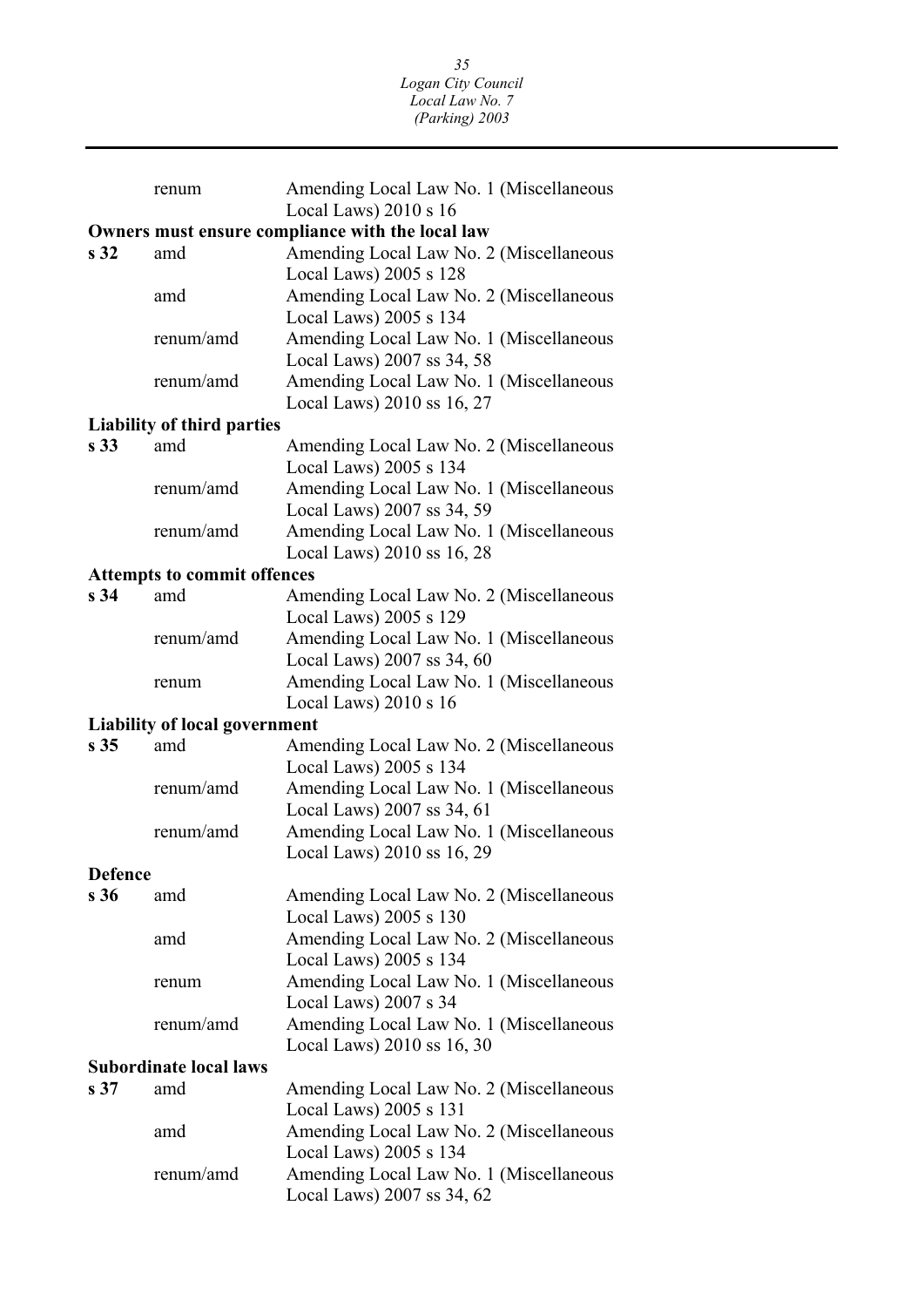|             | renum/amd                    | Amending Local Law No. 1 (Miscellaneous                                          |
|-------------|------------------------------|----------------------------------------------------------------------------------|
|             |                              | Local Laws) 2010 ss 16, 31                                                       |
|             |                              | <b>SCHEDULE 1-PENALTY INFRINGEMENT NOTICE PENALTIES</b>                          |
| sch hdg amd |                              | Amending Local Law No. 1 (Miscellaneous                                          |
|             |                              | Local Laws) 2005 s 83                                                            |
|             | amd                          | Amending Local Law No. 2 (Miscellaneous                                          |
|             |                              | Local Laws) 2005 s 132                                                           |
|             | amd                          | Amending Local Law No. 1 (Miscellaneous                                          |
|             |                              | Local Laws) 2007 s 63                                                            |
|             | amd                          | Amending Local Law No. 1 (Miscellaneous<br>Local Laws) 2010 s 32                 |
| sch 1       | amd                          | Amending Local Law No. 1 (Miscellansous                                          |
|             |                              | Local Laws) 2010 s 32                                                            |
|             | amd                          | Amending Local Law No. 1 (Local Law No.                                          |
|             |                              | 7 (Parking) 2003) 2019 s 4                                                       |
|             | amd                          | Amending Local Law No. 1 (Local Law No.                                          |
|             |                              | 7 (Parking) 2003) 2020 s 5                                                       |
|             |                              |                                                                                  |
|             | <b>SCHEDULE 2-DICTIONARY</b> |                                                                                  |
|             | ins                          | Amending Local Law No. 1 (Miscellaneous                                          |
|             |                              | Local Laws) 2005 s 84                                                            |
|             | amd                          | def <i>approval</i> Amending Local Law No. 1 (Miscellaneous Local Laws)          |
|             |                              | 2010 s 33                                                                        |
|             | amd                          | def <i>authorised person</i> Amending Local Law No. 1 (Miscellaneous Local       |
|             |                              | Laws) 2010 s 33                                                                  |
|             | amd                          | def authorised system Amending Local Law No. 1 (Miscellaneous                    |
|             |                              | Local Laws) 2007 s 64                                                            |
|             | amd                          | Amending Local Law No. 1 (Miscellaneous                                          |
|             |                              | Local Laws) 2010 s 33                                                            |
|             | ins                          | def built-up area Amending Local Law No. 1 (Miscellaneous Local                  |
|             |                              | Laws) 2010 s 33<br>def compliance notice Amending Local Law No. 1 (Miscellaneous |
|             | amd                          | Local Laws) $2007$ s $64$                                                        |
|             | amd                          | Amending Local Law No. 1 (Miscellaneous                                          |
|             |                              | Local Laws) $2010 s 33$                                                          |
|             | ins                          | def GVM Amending Local Law No. 1 (Miscellaneous Local Laws) 2010                 |
|             |                              | s 33                                                                             |
|             | amd                          | def heavy vehicle Amending Local Law No. 1 (Miscellaneous Local                  |
|             |                              | Laws) 2010 s 33                                                                  |
|             | amd                          | def land Amending Local Law No. 1 (Miscellaneous Local Laws) 2010 s              |
|             |                              | 33                                                                               |
|             | ins                          | def Local Government Act Amending Local Law No. 1 (Miscellaneous                 |
|             |                              | Local Laws) $2010 s 33$                                                          |
|             | amd                          | def local government area Amending Local Law No. 1 (Miscellaneous                |
|             |                              | Local Laws) $2010 s 33$                                                          |
|             | amd                          | def local government road Amending Local Law No. 2 (Miscellaneous                |
|             |                              | Local Laws) 2005 s 133                                                           |
|             | amd                          | Amending Local Law No. 1 (Miscellaneous                                          |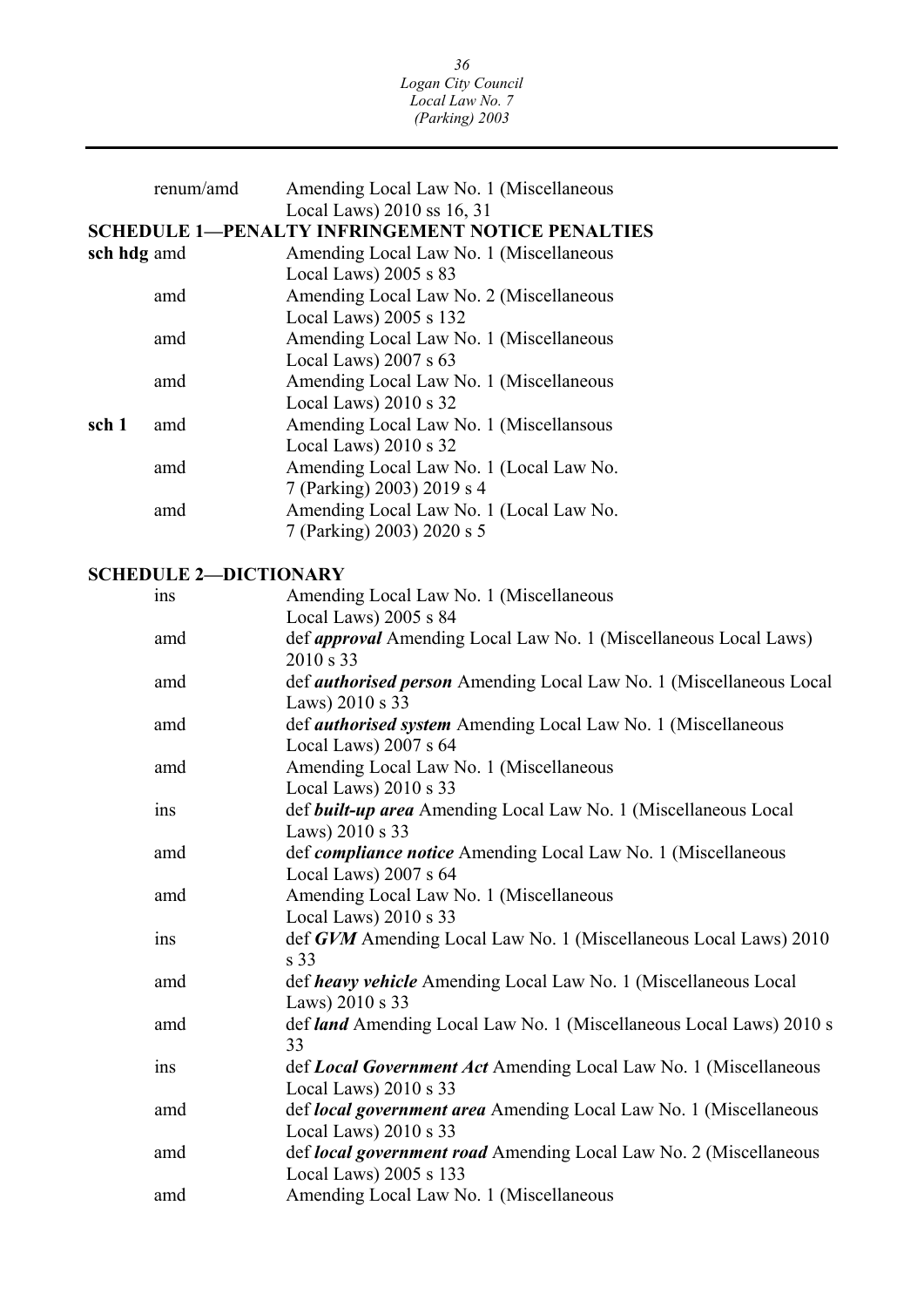|     | Local Laws) $2010 s 33$                                                  |
|-----|--------------------------------------------------------------------------|
| amd | def metered space Amending Local Law No. 1 (Miscellaneous Local          |
|     | Laws) 2010 s 33                                                          |
| amd | def <i>official traffic sign</i> Amending Local Law No. 2 (Miscellaneous |
|     | Local Laws) 2005 s 133                                                   |
| amd | def off-street regulated parking area Amending Local Law No. 1           |
|     | (Miscellaneous Local Laws) 2007 s 64                                     |
| amd | def parkatarea space Amending Local Law No. 1 (Miscellaneous Local       |
|     | Laws) 2010 s 33                                                          |
| amd | def parking permit for people with disabilities Amending Local Law       |
|     | No. 2 (Miscellaneous Local Laws) 2005 s 133                              |
| amd | def <i>perform work</i> Amending Local Law No. 1 (Miscellaneous Local    |
|     | Laws) 2010 s 33                                                          |
| amd | def permit Amending Local Law No. 1 (Miscellaneous                       |
|     | Local Laws) 2007 s 64                                                    |
| amd | Amending Local Law No. 1 (Miscellaneous                                  |
|     | Local Laws) 2010 s 33                                                    |
| amd | def <i>planning scheme</i> Amending Local Law No. 1 (Miscellaneous Local |
|     | Laws) 2010 s 33                                                          |
| om  | def prescribed person Amending Local Law No. 1 (Miscellaneous Local      |
|     | Laws) 2010 s 33                                                          |
| amd | def <i>public place</i> Amending Local Law No. 1 (Miscellaneous Local    |
|     | Laws) 2010 s 33                                                          |
| amd | def <i>public utility undertaking</i> Amending Local Law No. 1           |
|     | (Miscellaneous Local Laws) 2010 s 33                                     |
| amd | def regulated parking area Amending Local Law No. 2 (Miscellaneous       |
|     | Local Laws) 2005 s 133                                                   |
| amd | Amending Local Law No. 2 (Miscellaneous                                  |
|     | Local Laws) 2005 s 134                                                   |
| amd | Amending Local Law No. 1 (Miscellaneous                                  |
|     | Local Laws) 2007 s 64                                                    |
| amd | def regulated parking system Amending Local Law No. 1                    |
|     | (Miscellaneous Local Laws) 2007 s 64                                     |
| om  | Amending Local Law No. 1 (Miscellaneous                                  |
|     | Local Laws) 2010 s 33                                                    |
| amd | def reserve Amending Local Law No. 1 (Miscellaneous Local Laws)          |
|     | 2017 s 20                                                                |
| amd | def structure Amending Local Law No. 1 (Miscellaneous Local Laws)        |
|     | 2010 s 33                                                                |
| amd | def <i>traffic area</i> Amending Local Law No. 1 (Miscellaneous          |
|     | Local Laws) 2007 s 64                                                    |
| ins | def <i>transferring area A</i> Amending Local Law No. 1 (Miscellaneous   |
|     | Local Laws) $2010 s 33$                                                  |
| om  | def <i>transferring area A</i> Amending Local Law No. 1 (Miscellaneous   |
|     | Local Laws) $2017 s 20$                                                  |
| ins | def <i>transferring area D</i> Amending Local Law No. 1 (Miscellaneous   |
|     | Local Laws) 2010 s 33                                                    |